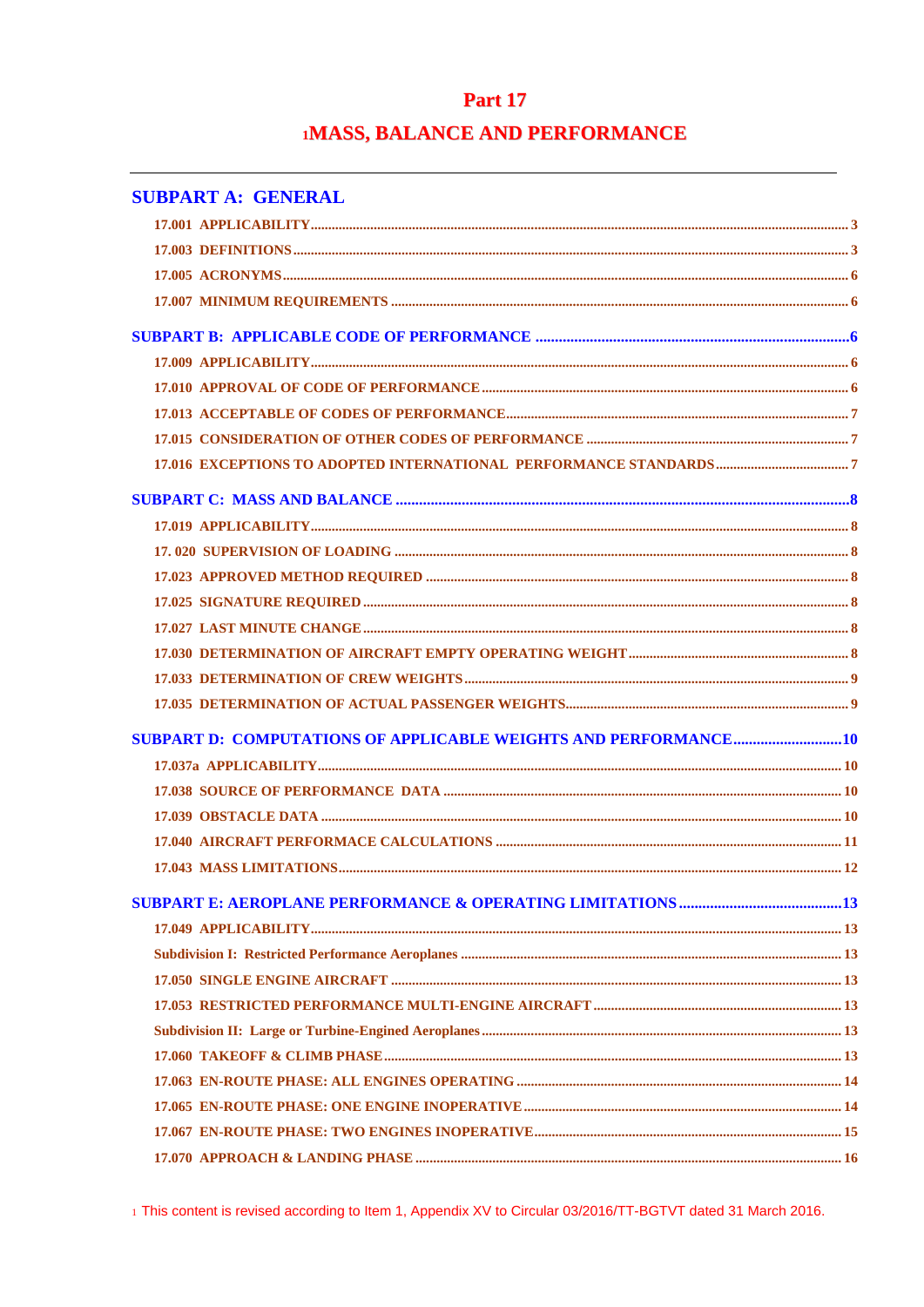| <b>APPENDIX 1 SECTION 17.035: DETERMINATION OF ACTUAL PASSENGER WEIGHTS THROUGH</b> |  |
|-------------------------------------------------------------------------------------|--|
| APPENDIX 2 SECTION 17.035: TABLE OF STANDARD WEIGHT VALUE TO DETERMINE THE WEIGHTS  |  |
|                                                                                     |  |
| APPENDIX 4 ARTICLE 17.035 METHOD OF ESTABLISHING A MODIFIED WEIGHT VALUE OF         |  |
|                                                                                     |  |
|                                                                                     |  |
|                                                                                     |  |
|                                                                                     |  |
|                                                                                     |  |
|                                                                                     |  |
|                                                                                     |  |
|                                                                                     |  |
|                                                                                     |  |
|                                                                                     |  |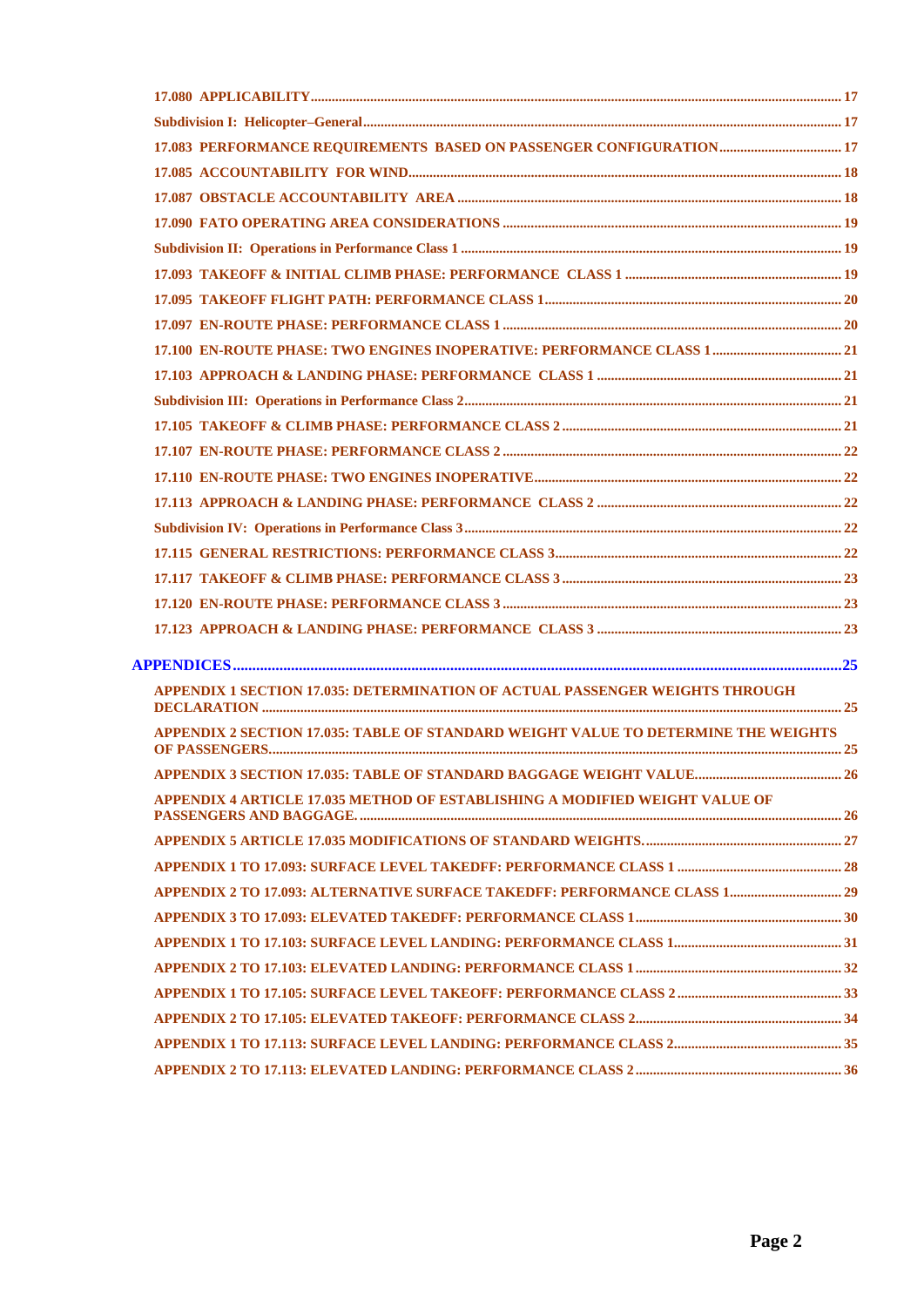#### **SUBPART A: GENERAL**

#### <span id="page-2-0"></span>**<sup>2</sup>17.001 APPLICABILITY**

- (a) This Part prescribes the requirements of Vietnam for mass and balance and aircraft performance and operating limitations in addition to the general limitations contained in Part 10,
- (b) These requirements of this Part apply to operations of aircraft in:
	- (1) Commercial air transport operations; and
	- (2) General aviation operations, by:
		- i. Turbojet airplanes; and
		- ii. Large airplanes.
- (c) This Part is applicable to the persons and entities that operate the aircraft and the persons performing duties on their behalf.

### <span id="page-2-1"></span>**17.003 DEFINITIONS**

(a) For the purpose of this Part, the following definitions shall apply:

 *Note: Additional aviation-related terms are defined in Part 1 of these regulations.*

- (1) **Approach and landing phase** *— helicopters.* That part of the flight from 300 m (1 000 ft) above the elevation of the FATO, if the flight is planned to exceed this height, or from the commencement of the descent in the other cases, to landing or to the balked landing point;
- (2) **Critical engine**. The engine whose failure would most adversely affect the performance or handling qualities of an aircraft;
- (3) **Defined point after takeoff**. The point, within the takeoff and initial climb phase, before which the Class 2 helicopter's ability to continue the flight safely, with one engine inoperative, is not assured and a forced landing may be required;.
- (4) **Defined point before landing**. The point, within the approach and landing phase, after which the Class 2 helicopter's ability to continue the flight safely, with one engine inoperative, is not assured and a forced landing may be required;
- (5) **Effective length of the runway**. The distance for landing from the point at which the obstruction clearance plane associated with the approach end of the runway intersects the centreline of the runway to the far end;
- (6) **Elevated heliport.** A heliport located on a raised structure on land;
- (7) **En-route phase***.* That part of the flight from the end of the take-off and initial climb phase to the commencement of the approach and landing phase;*.*

*Where adequate obstacle clearance cannot be guaranteed visually, flights must be planned to ensure that obstacles can be cleared by an appropriate margin. In the event of failure of the critical power-unit, operators may need to adopt alternative procedures.*

<sup>2</sup> This content is revised according to Item 2, Appendix XV to Circular 03/2016/TT-BGTVT dated 31 March 2016.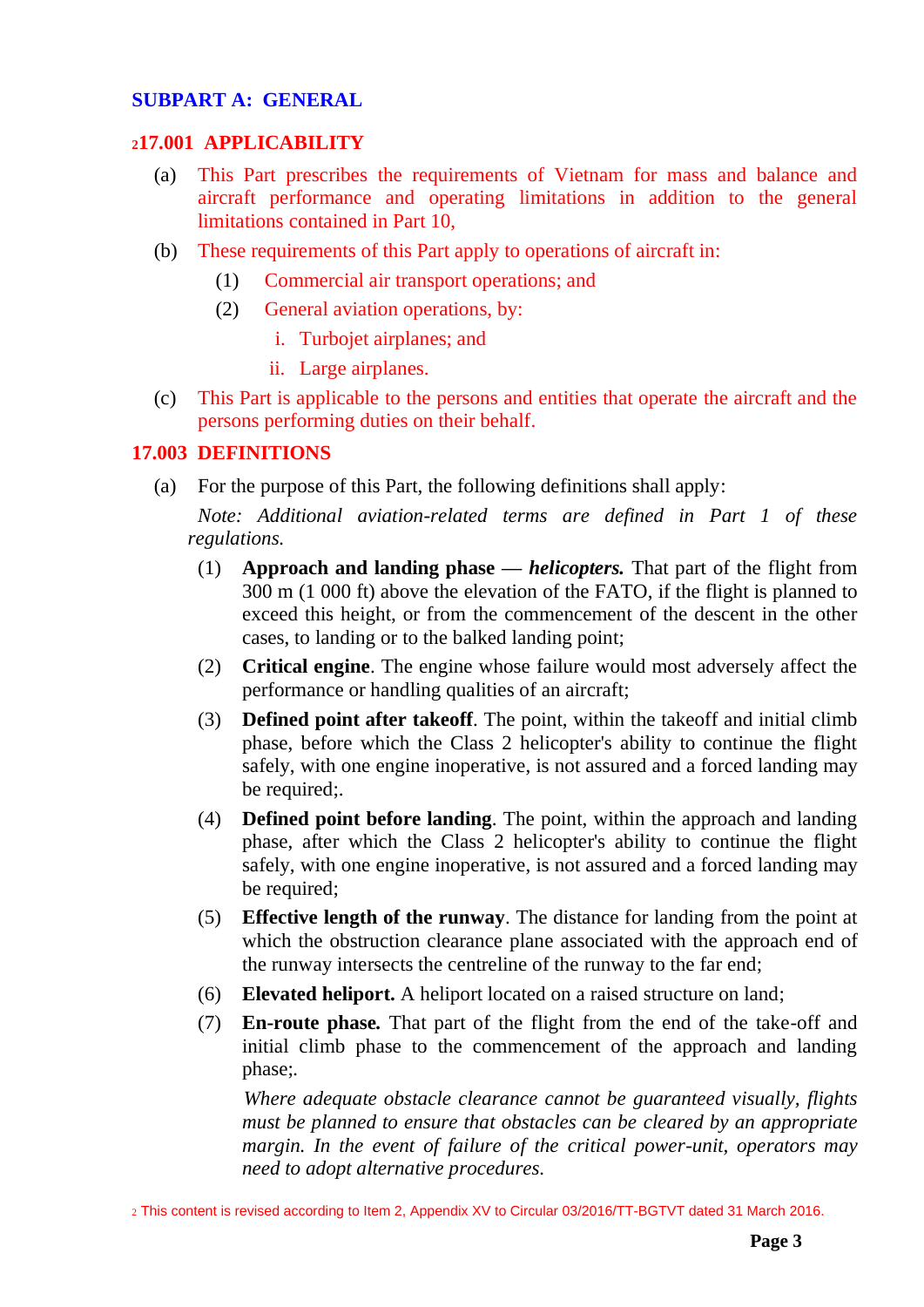- (8) **Final approach and take-of area (FA TO).** A defined area over which the final phase of the approach manoeuvre to hover or landing is completed and from which the take-off manoeuvre is commenced. Where the FATO is to be used by performance Class 1 helicopters, the defined area includes the rejected take-off area available;
- (9) **Air Traffic Flight Plan.** A plan that a pilot or a representative is assigned to submit to ATS unit without any supplement;
- (10) **Helideck**. A heliport located on a floating or fixed offshore structure;
- (11) **Heliport**. An aerodrome or defined area on a structure intended to be used wholly or in part for the arrival, departure, and surface movement of helicopters;
- (12) **Landing decision point**. The point used in determining landing performance from which, an engine failure occurring at this point, the landing may be safely continued or a balked landing initiated;
- (13) **Large aeroplane***.* An aeroplane of a maximum certificated take-off mass of over 5 700 kg;
- (14) **Maximum mass***.* Maximum certificated take-off mass;
- (15) **Obstacle clearance altitude (OCA) or obstacle clearance height (OCH).**  The lowest altitude or the lowest height above the elevation of the relevant runway threshold or the aerodrome elevation as applicable, used in establishing compliance with appropriate obstacle clearance criteria;

*Note 1. Obstacle clearance altitude is referenced to mean sea level and obstacle clearance height is referenced to the threshold elevation or in the case of non-precision approaches to the aerodrome elevation or the threshold elevation if that is more than 2 m (7 ft) below the aerodrome elevation. An obstacle clearance height for a circling approach is referenced to the aerodrome elevation.*

*Note 2. For convenience when both expressions are used they may be written in the form "obstacle clearance altitude/height" and abbreviated "OCA/H".*

- (16) **Obstruction clearance plane**. A plane sloping upward from the runway at a slope of 1:20 to the horizontal, and tangent to or clearing all obstructions within a specified area surrounding the runway as shown in a profile view of that area.
	- (i) In the plane view, the centreline of the specified area coincides with the centreline of the runway, beginning at the point where the obstruction clearance plane intersects the centerline of the runway and proceeding to a point at least 1,500 feet from the beginning point;
	- (ii) Thereafter, the centreline coincides with the takeoff path over the ground for the runway (in the case of takeoffs) or with the instrument approach counterpart (for landings), or where the applicable one of these paths has not been established, it proceeds consistent with turns of at least 4,000 foot radius until a point is reached beyond which the obstruction clearance plane clears all obstructions;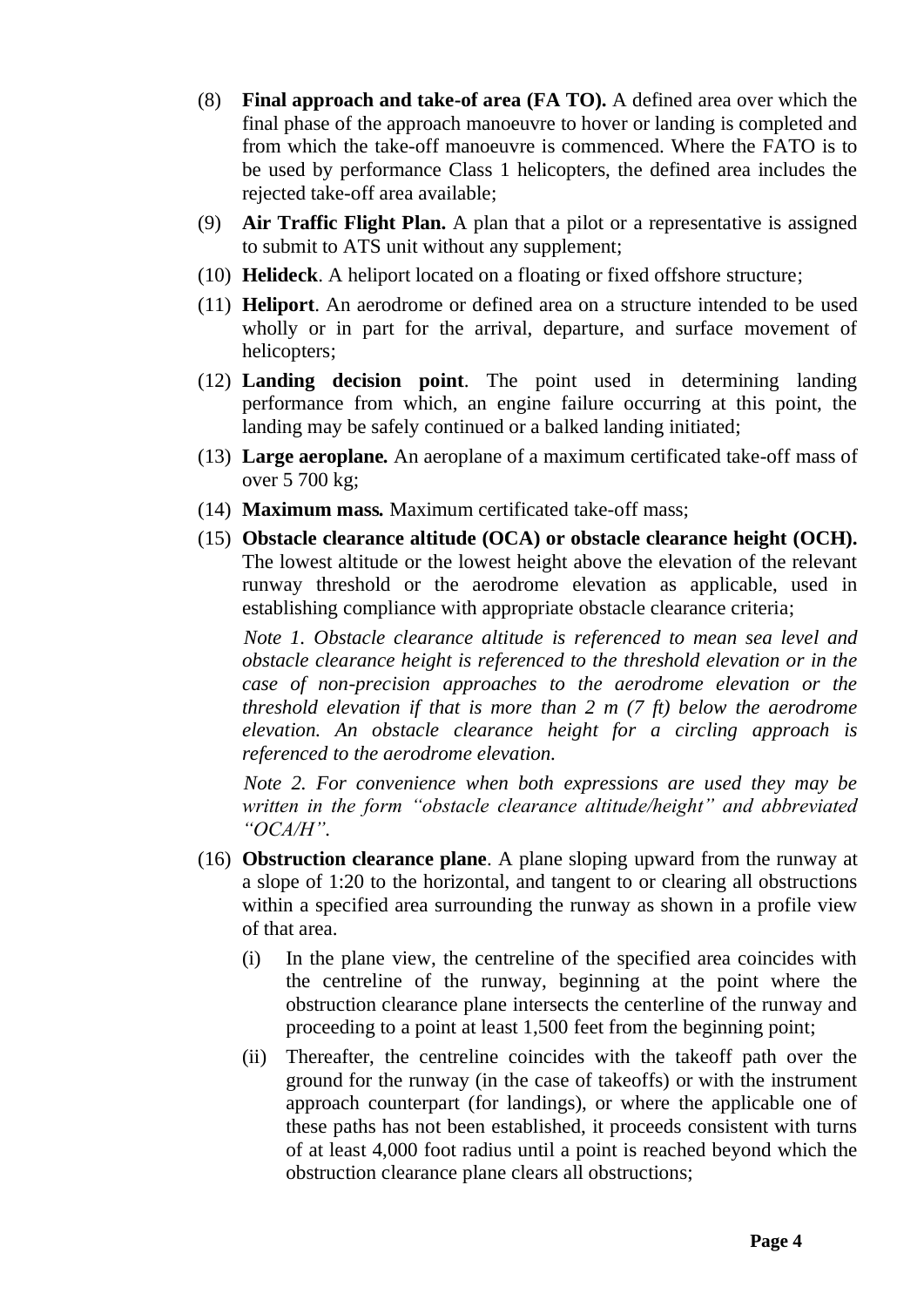- (iii) This area extends laterally 200 feet on each side of the centreline at the point where the obstruction clearance plane intersects the runway and continues at this width to the end of the runway; then it increases uniformly to 500 feet on each side of the centreline at a point 1,500 feet from the intersection of the obstruction clearance plane with the runway;
- (iv) Thereafter, it extends laterally 500 feet on each side of the centreline.
- (17) **Take-off and initial climb phase***.* That part of the flight from the start of take-off to 300 m (1 000 ft) above the elevation of the FATO, if the flight is planned to exceed this height, or to the end of the climb in the other cases;
- (18) **Safe forced landing.** Unavoidable landing on land or water with a reasonable expectancy of no injuries to persons in the aircraft or on the surface;
- (19) **Take-of decision point (TDP).** The point used in determining take-off performance from which, a power-unit failure occurring at this point, either a rejected take-off may be made or a take-off safely continued.
- (b) Definitions only applicable to performance Class 1 helicopters:
	- (1) **Landing distance required (LDRH)***.* The horizontal distance required to land and come to a full stop from a point 10.7 m (35 ft) above the landing surface;
	- (2) **Rejected take-of distance required (RTODR)***.* The horizontal distance required from the start of the take-off to the point where the helicopter comes to a full stop following a power-unit failure and rejection of the takeoff at the take-off decision point;
	- (3) **Take-off distance required (TODRH)**. The horizontal distance required from the start of the take-off to the point at which VTOSS, a height of 10.7 m (35 ft) above the take-off surface, and a positive climb gradient are achieved, following failure of the critical power-unit at TDP, the remaining power-units operating within approved operating limits.
- (c) Definitions applicable to all performance classes of helicopters:
	- (1) **Distance DR***.* DR is the horizontal distance that the helicopter has travelled from the end of the takeoff distance available;
	- (2) **Landing distance available (LDAH)***.* The length of the final approach and take-off area plus any additional area declared available and suitable for helicopters to complete the landing manoeuvre from a defined height;
	- (3) **Take-off distance available (TODAH)***.* The length of the final approach and take-off area plus the length of helicopter clearway (if provided) declared available and suitable for helicopters to complete the take-off;
	- (4) **Touchdown and lift-of area (TLOF)***.* A load bearing area on which a helicopter may touch down or lift off;
	- (5) **Vy.** Best rate of climb speed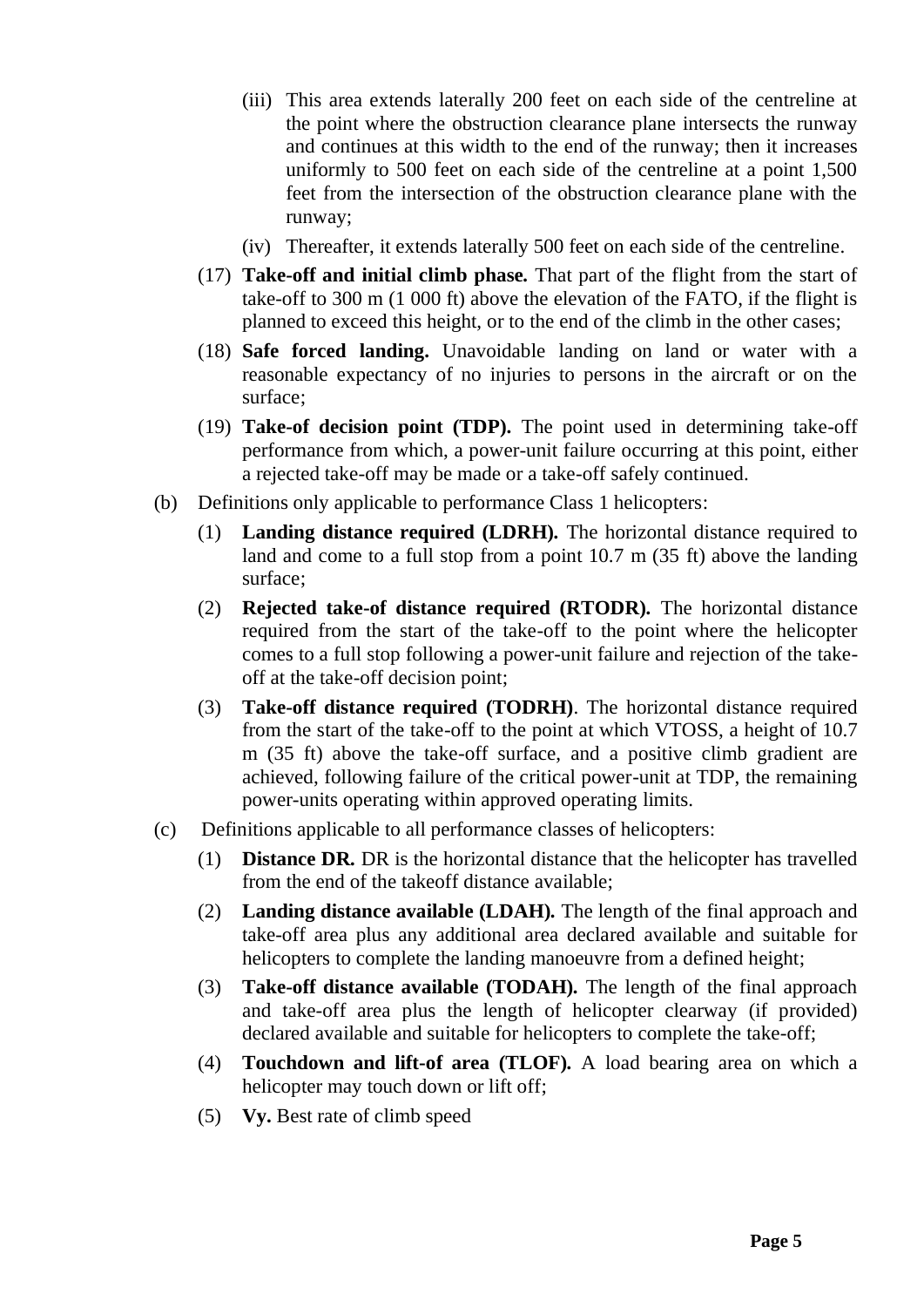#### <span id="page-5-0"></span>**17.005 ACRONYMS**

- (1) AFM Aeroplane Flight Manual;
- (2) AGL Above Ground Level;
- (3) AOC Air Operator Certificate;
- (4) AOM Aircraft Operating Manual;
- (5) C.G Center of Gravity;
- (6) MEA Minimum En Route Altitude;
- (7) MOCA Minimum Obstruction Clearance Altitude;
- (8) MSL Mean Sea Level;
- (9) RFM Rotorcraft Flight Manual;
- (10) PIC Pilot In Command;
- (11) F/O First Officer;
- (12) SM Statute Miles;
- (13) V1 Takeoff decision speed;
- (14) V<sub>MO</sub> -Maximum operating speed;
- $(15)$  Vso Stalling speed or the minimum steady flight speed in the landing configuration;
- (16) Vy *-* Best rate of climb speed

# <span id="page-5-1"></span>**17.007 MINIMUM REQUIREMENTS**

- (a) <sup>3</sup>Each person operating an aircraft subject to the applicability of this Part shall comply with the minimum performance approved or accepted by the Authority under the provisions of this Part.
- (b) CAAV may authorise deviations from the requirements of this Part if special circumstances make a literal observance of a requirement unnecessary for safety.
- (c) Where full compliance with the requirements of the Part cannot be shown due to specific design characteristics (e.g., seaplanes, airships, or supersonic aircraft), the operator shall apply approved performance standards that ensure a level of safety not less restrictive than those of relevant requirements of this Part that are acceptable to CAAV.

#### <span id="page-5-2"></span>**SUBPART B: APPLICABLE CODE OF PERFORMANCE**

# <span id="page-5-3"></span>**<sup>4</sup>17.009 APPLICABILITY**

(a) This Subpart provides the requirements applicable to the code of performance that shall be used by those operators subject to this Part.

#### <span id="page-5-4"></span>**<sup>5</sup>17.010 APPROVAL OF CODE OF PERFORMANCE**

(a) For aircraft registered in Vietnam, the operators and pilots of such aircraft shall comply with the comprehensive and detailed code of performance approved for

<sup>3</sup> This content is revised according to Item 3, Appendix XV to Circular 03/2016/TT-BGTVT dated 31 March 2016.

<sup>4</sup> This content is revised according to Item 4, Appendix XV to Circular 03/2016/TT-BGTVT dated 31 March 2016.

<sup>5</sup> This content is revised according to Item 5, Appendix XV to Circular 03/2016/TT-BGTVT dated 31 March 2016.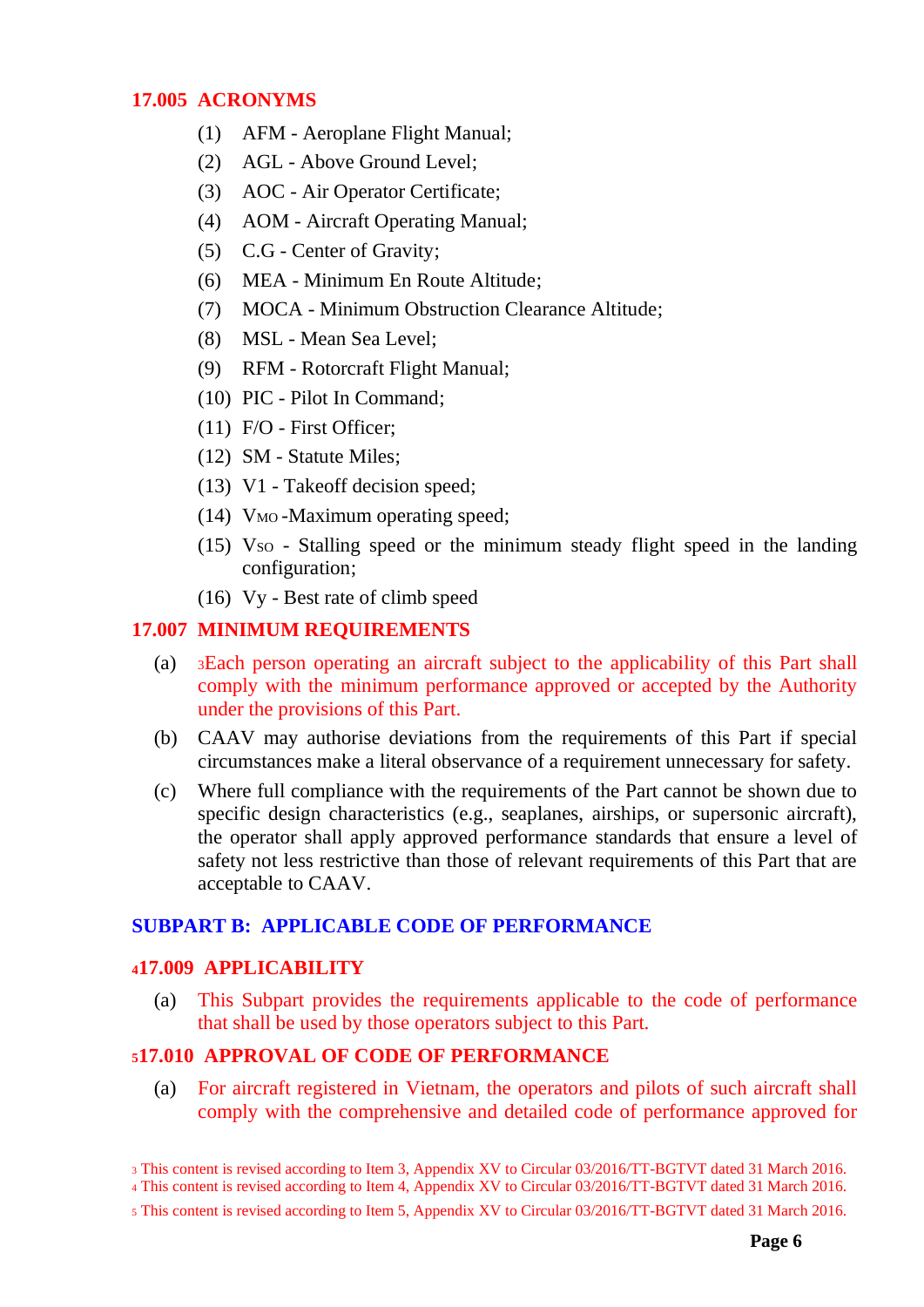their aircraft during the process of aircraft airworthiness certification by the CAAV.

(b) For aircraft of other States of Registry to be operated under an AOC issued by Vietnam, the operators of such aircraft must comply with the comprehensive and detailed code of performance approved for their aircraft during the process of certification by the authorities responsible for the design and manufacture for their aircraft, provided that such codes are found to meet the minimum requirements of this Part.

#### <span id="page-6-0"></span>**17.013 ACCEPTABLE OF CODES OF PERFORMANCE**

- (a) The following comprehensive and detailed codes of performance will be available to and may be required by CAAV for commercial air transport operations of the category and class of aircraft:
	- (1) United States Federal Aviation Administration;
	- (2) European Joint Aviation Authorities; and
	- (3) Canadian Ministry of Transport.
	- (4) <sup>6</sup>National Civil Aviation Agency of Brazil.

#### <span id="page-6-1"></span>**17.015 CONSIDERATION OF OTHER CODES OF PERFORMANCE**

- (a) To be eligible for approval or acceptance by CAAV, the comprehensive and detailed code of performance issued by an ICAO Contracting State for commercial air transport may be considered provided::
	- (1) The Code is in conformance with the applicable Annex 6 and 8 in Chicago Convention;
	- (2) The use of this Code will result in performance that meets the minimum requirements contained in this Part;
	- (3) This Code is in English or certified translation to English;
	- (4) A copy of this Code is provided with the application for including the aircraft on the AOC, and
	- (5) There is a satisfactory method of updating CAAV's copy of this Code throughout the period of time the aircraft is registered in Vietnam.

# <span id="page-6-2"></span>**<sup>7</sup>17.016 EXCEPTIONS TO ADOPTED INTERNATIONAL PERFORMANCE STANDARDS**

- (a) Where new or revised ICAO Annex 8 Standards for required performance affecting a specific aircraft type are adopted, the Authority may grant an exception to allow continued operations after the effective date while the aircraft is modified to meet the new Standard.
- (b) The aircraft owner or operator must petition the Authority for this exception, citing the basis and propose the plan for modification to meet the new Standard as soon as practicable.

<sup>6</sup> This content is revised according to Item 6, Appendix XV to Circular 03/2016/TT-BGTVT dated 31 March 2016.

<sup>7</sup> This content is revised according to Item 7, Appendix XV to Circular 03/2016/TT-BGTVT dated 31 March 2016.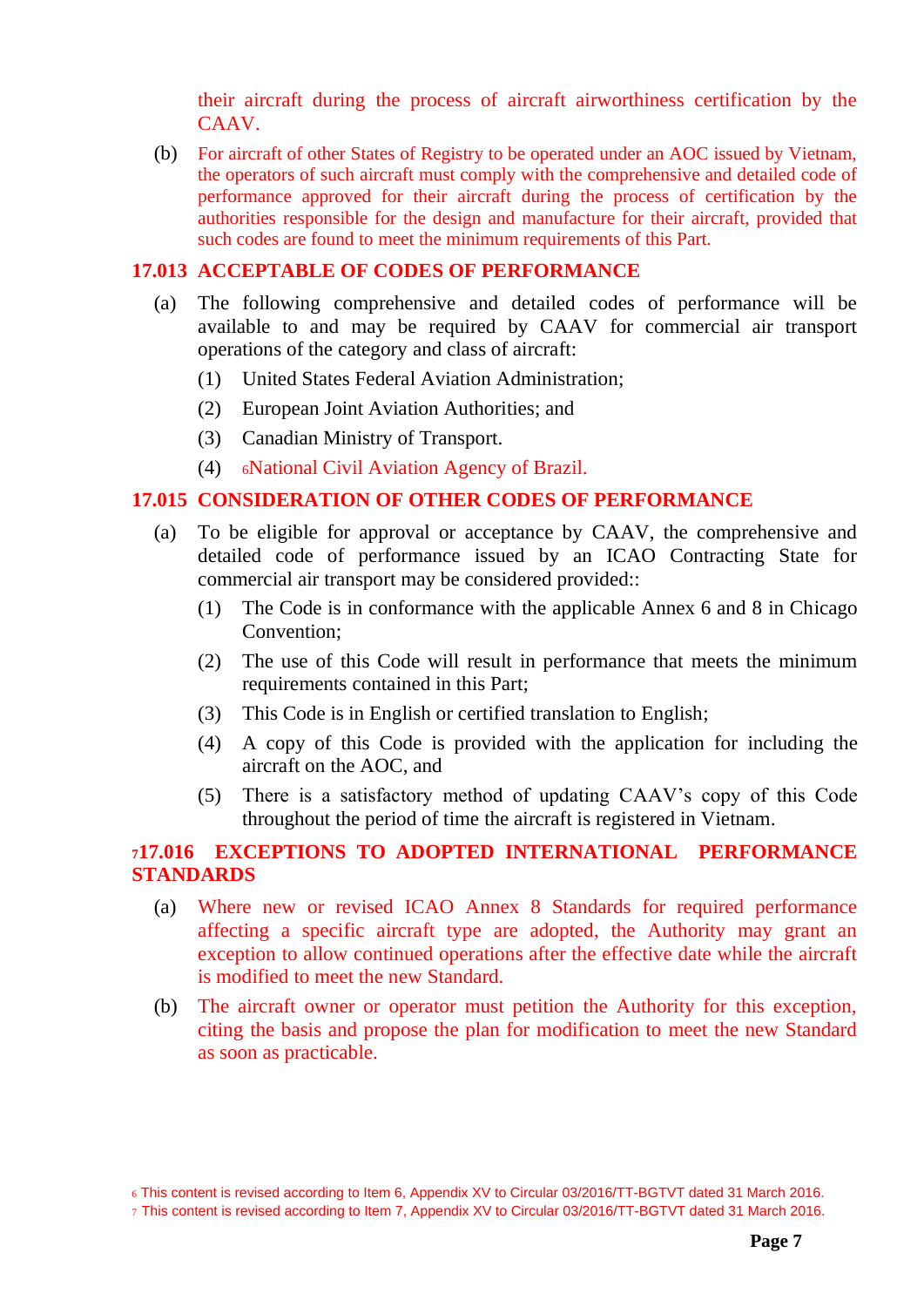# <span id="page-7-0"></span>**SUBPART C: MASS AND BALANCE**

### <span id="page-7-1"></span>**<sup>8</sup>17.019 APPLICABILITY**

(a) This Subpart specifies the minimum general requirements for the supervision and procedures that are applicable to mass and balance.

### <span id="page-7-2"></span>**17. 020 SUPERVISION OF LOADING**

- (a) Each AOC holder shall designate in writing the person(s) that is to:
	- (1) Supervise the proper loading of the aircraft;
	- (2) Make the computation of the load manifest for aircraft loading and centre of gravity, and
	- (3) Determine that the aircraft will be capable of meeting the applicable performance requirements.
- (b) This person(s) will be trained to competence for these tasks on each aircraft type and variant before being allowed to sign the load manifest.
- (c) The person(s) supervising the loading and computing the aircraft load, centre of gravity and performance shall be provided the relevant current weights and aircraft limitations that will effect the performance of the that aircraft.

### <span id="page-7-3"></span>**17.023 APPROVED METHOD REQUIRED**

(a) No person shall compute the load manifest using any method, policy or information other that specifically approved or accepted by CAAV for the aircraft type, supplemental loading documents, seasonal issues, non-standard passengers, and type of operation to be conducted.

#### <span id="page-7-4"></span>**17.025 SIGNATURE REQUIRED**

- (a) The person preparing the load manifest shall be named on the document.
- (b) The person supervising the loading of the aircraft shall confirm by signature that the load and its distribution and in accordance with the load manifest.

#### <span id="page-7-5"></span>**17.027 LAST MINUTE CHANGE**

- (a) Last minute changes to aircraft loading will be provided to the PIC and the person(s) responsible for computation of the aircraft loading and C.G.
- (b) Unless there is an approved methodology for considering last minute changes to passenger or cargo weights, the person responsible for the computation will recompute all factors.
- (c) The effect of the last minute changes will be provided to the PIC and the person(s) responsible for the computation of the aircraft loading and C.G.
- (d) This information shall be noted on the load manifest that is retained at the aerodrome of departure.

# <span id="page-7-6"></span>**17.030 DETERMINATION OF AIRCRAFT EMPTY OPERATING WEIGHT**

(a) Operator must develop regulations of aircraft load and centre of gravity for each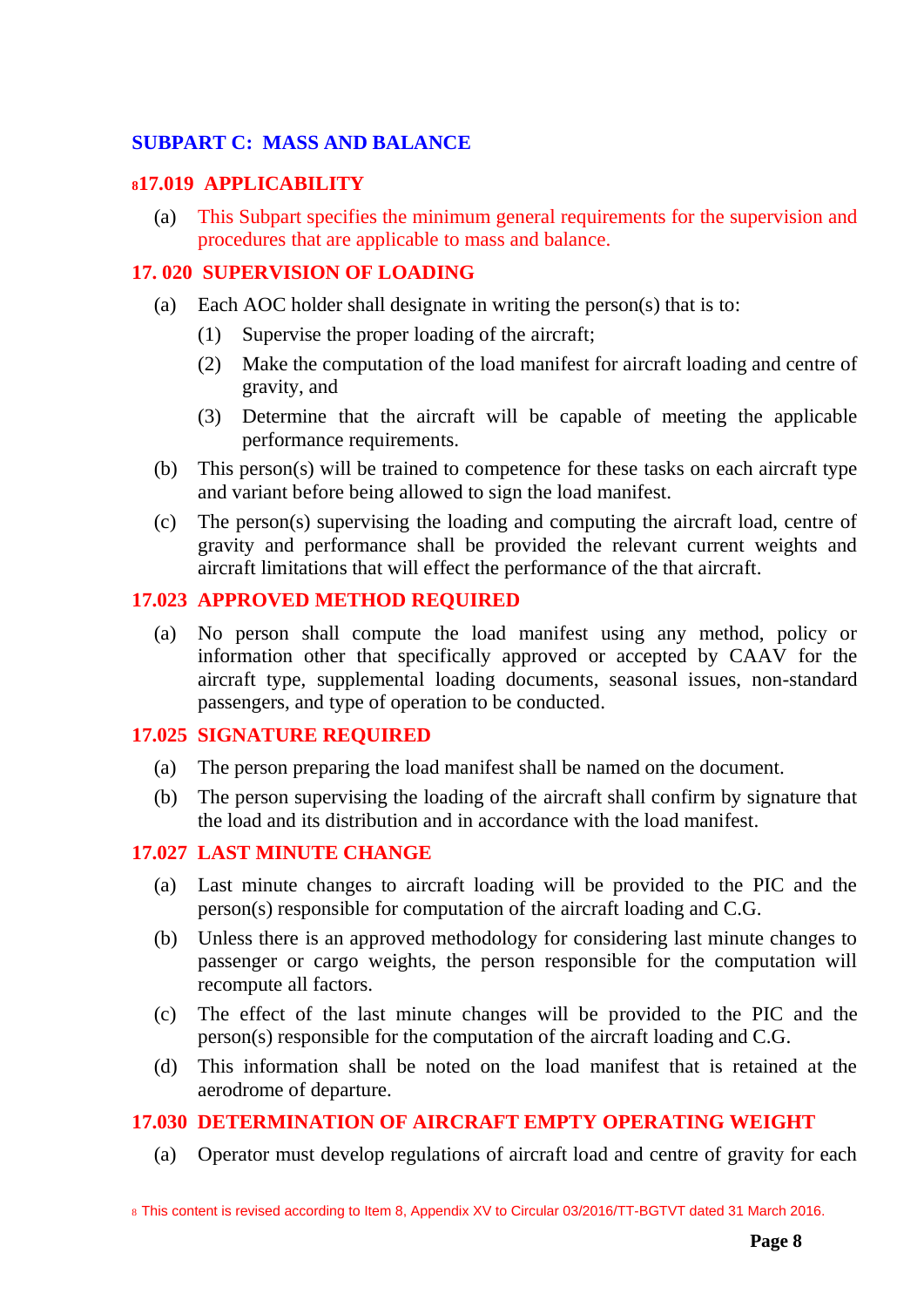aircraft type through a actual weighing before put into operation, then announcement shall be made for every 04 years in case of 01 aircraft operated, every 09 years in case of whole fleet operated. Incremental changes due to maintenance and repairs that affect aircraft load and centre of gravity must be appropriately calculated and recorded. In addition, the aircraft must be reweighed if the changes affect aircraft load and centre of gravity that can not be calculated exactly these changes

(b) This information shall be provided to the person who is responsible for the computation of the mass, balance and centre of gravity.

# <span id="page-8-0"></span>**17.033 DETERMINATION OF CREW WEIGHTS**

- (a) The following weight shall be used to determine aircraft's empty or dry operating weight:
	- (1) The actual weight of any luggage of the crew;
	- (2) Standard weights, including hand luggage is 85 kg for the flight crew member and 75 kg for the cabin crew member;
	- (3) Other standard weights approved by CAAV.
- (b) The operators must adjust the empty operating weight to calculate for any additional baggage. Of this additional baggage must be taken into account when setting the aircraft centre of gravity.

### <span id="page-8-1"></span>**17.035 DETERMINATION OF ACTUAL PASSENGER WEIGHTS**

- (a) Operators must calculate the weights of passengers and luggage by weighing each person, each luggage or bases on the standard weights specified in Table 1 - 3 of Appendix 2 and 3 in Section 17.035, unless the number of passenger seats less than 10 or when passenger weight can be determined by the declaration of each passenger plus the weights of baggage and clothing as regulated. Method of determining the weights through the actual weights or standard weights and regulations to comply with in determining the weights of passengers through the declaration are published in operational manual (OM). *Note: Appendix 1, Section 17.035 defines "Determination of the weights of passengers through the declaration of each passenger plus the weights of baggage and clothing".*
- (b) If the weights are determined by weighing, operators must include personal effects and baggage. The weighing must be conducted immediately prior to boarding and at the adjacent location.
- (c) If passenger's weights are determined through standard weight values, the table of standard weights must be followed. Standard weights include the weights of hand luggage and the weight of the baby sitting with adults. Baby on his own seat should be treated like children

*Note: Appendix 2, Section 17.035 defines "Table of standard weight value to determine the weights of passengers"*

*Note: Appendix 3, Section 17.035 defined "Table of standard baggage weight value".*

(d) If Operators want to use a alternative calculation rather than those given in table 1, 2 and 3 of Appendix 2 and 3 of Section 17.035, operators must report to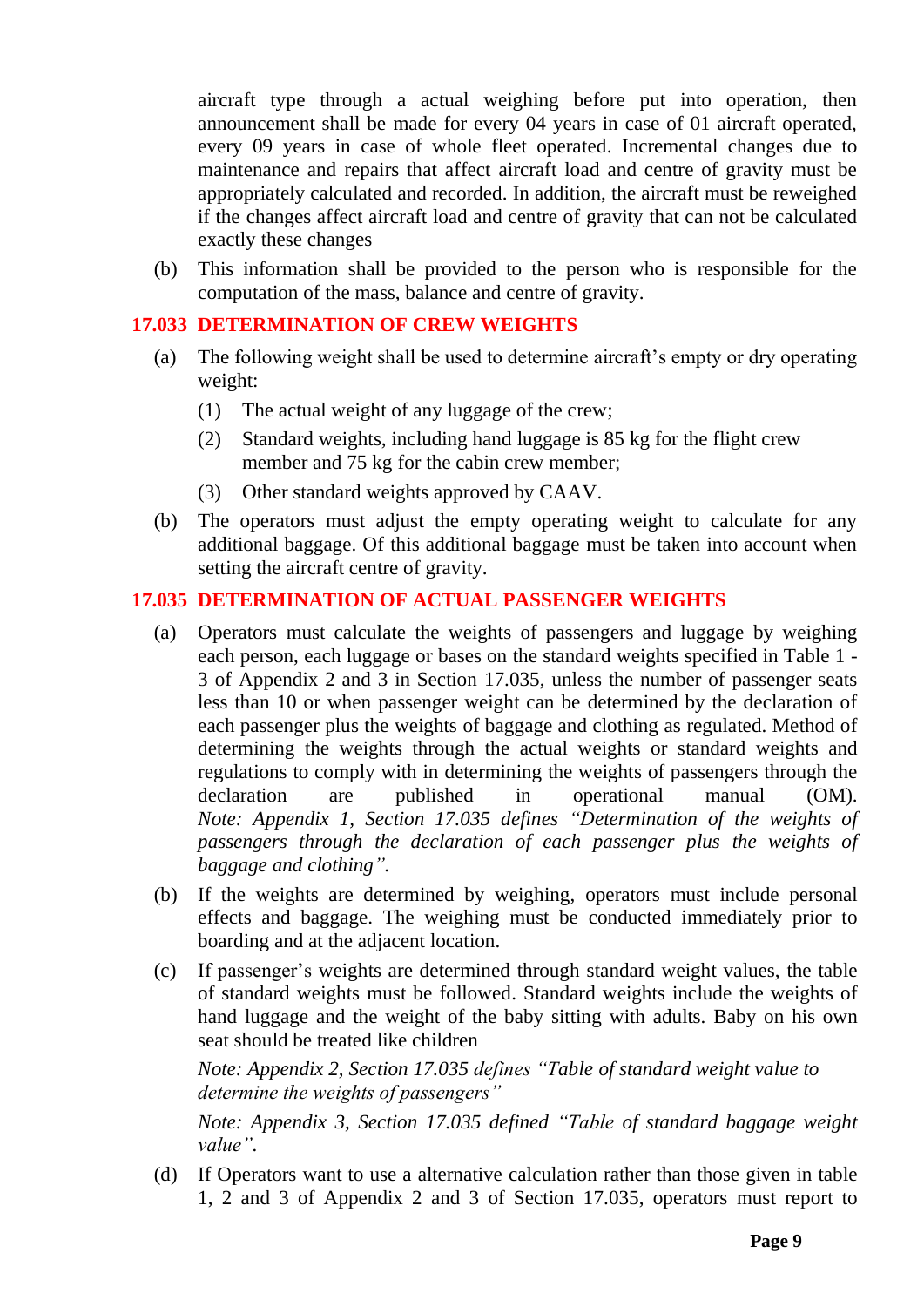CAAV of the cause and only apply the alternative after being approved by CAAV. Alternative standard weights are only applied in situations in accordance with the purpose of the survey. Alternative standard weights exceed the standards in Table 1, 2 and 3 of Appendix 2 and 3 of Section 17.035, using a higher standard weight.

*Note: Appendix 4, Section 17.035 regulates "Method to modify the value of standard weight of passengers and luggage".*

(e) In any flight when realizing that many passengers with hand luggage exceeds the standard weights, Operators must identify the actual weight by weighing or adding adjustment.

*Note: Appendix 5, Section 17.035 defines "Standard weight adjustment".*

(f) If the value of the standard weights for checked cargo is used and there are some baggage of passengers exceeds the standard weights, operators must determine the actual weight of the baggage by weighing or adding adjustment.

*Note: Appendix 5, Section 17.035 defines "Standard weight adjustment".*

- (g) Operators must ensure that the PIC must be notified when using non-standard methods to determine the load and the method must be published in the Weight & Balance Manual.
- (h) Weighing passengers and carried items must be made immediately before boarding the aircraft at adjacent locations.

### <span id="page-9-0"></span>**SUBPART D: COMPUTATIONS OF APPLICABLE WEIGHTS AND PERFORMANCE**

#### <span id="page-9-1"></span>**<sup>9</sup>17.037a APPLICABILITY**

(a) This Subpart is applicable to the minimum requirements for computations of weight, balance and operating performance for specific flights.

#### <span id="page-9-2"></span>**<sup>10</sup>17.038 SOURCE OF PERFORMANCE DATA**

(a) An operator shall ensure that the approved performance data contained in the approved flight manual is used to determine compliance with the requirements of this Part supplemented as necessary with other data acceptable to the CAAV.

#### <span id="page-9-3"></span>**<sup>11</sup>17.039 OBSTACLE DATA**

- (a) The operator shall use available obstacle data applicable to the takeoff, initial climb, approach and landing phases for the performance computations detailed in this Part.
- (b) The operator shall use obstacle data from an source acceptable to the Authority for takeoff and landings and manoeuvring for these procedures for operations of:
	- (1) Large aeroplanes;
	- (2) Turbine-powered aeroplanes; and
	- (3) Helicopters in congested hostile environments.

9 This content is revised according to Item 9, Appendix XV to Circular 03/2016/TT-BGTVT dated 31 March 2016. 10 This content is revised according to Item 10, Appendix XV to Circular 03/2016/TT-BGTVT dated 31 March 2016. 11 This content is revised according to Item 11, Appendix XV to Circular 03/2016/TT-BGTVT dated 31 March 2016.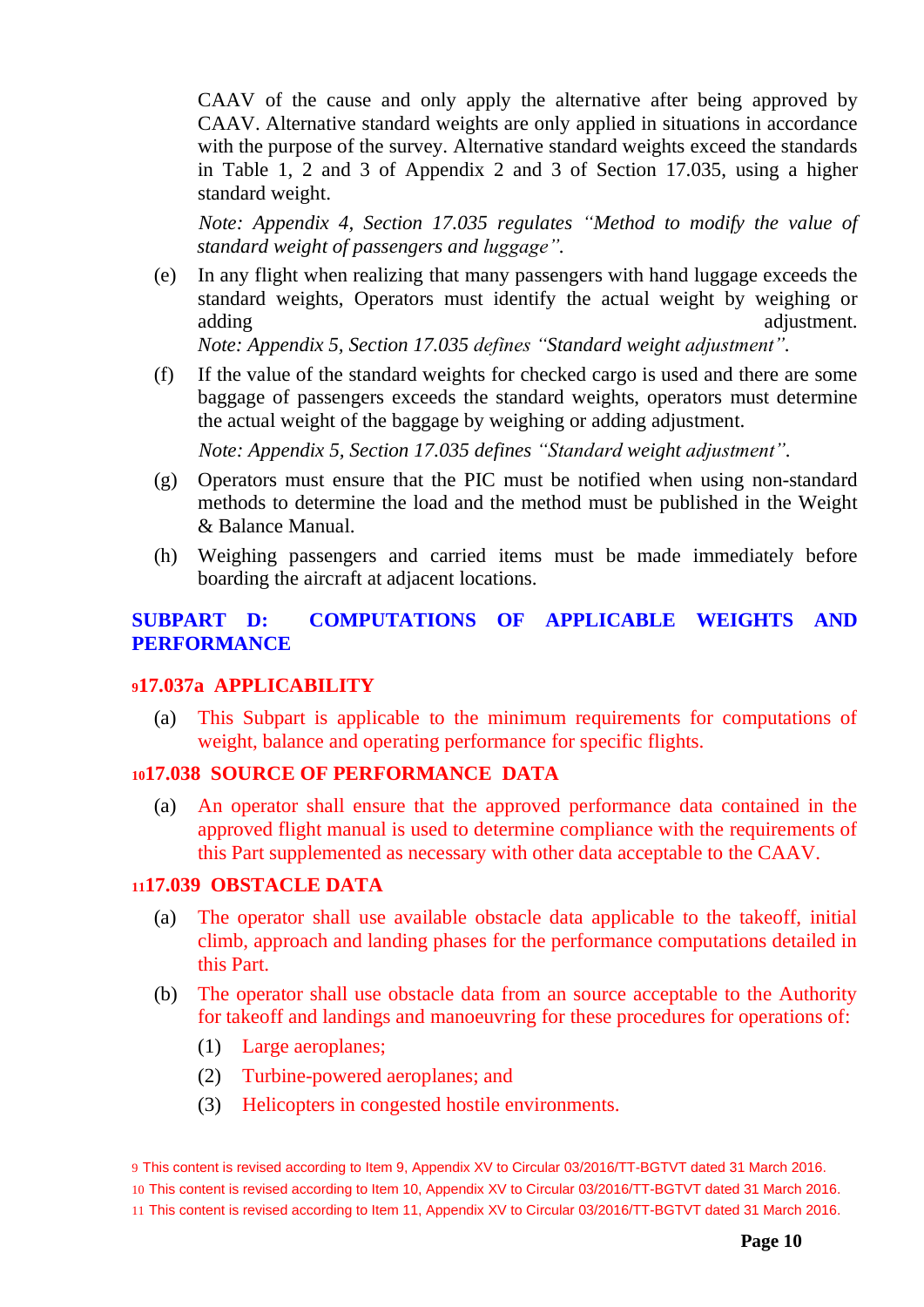(c) The computations shall take into account the factors which may affect charting accuracy when using the obstacle data.

# <span id="page-10-0"></span>**17.040 AIRCRAFT PERFORMACE CALCULATIONS**

- (a) No person may commence a flight in commercial air transport without ensuring that the applicable operating and performance limitations required for this Part can be accurately computed based on the AFM, RFM, or other data source approved by CAAV.
- (b) Each person calculating performance and operating limitations for aircraft used in commercial air transport shall ensure that performance data used to determine compliance with this Part can, during any phase of flight, accurately account for:
	- (1) Any reasonably expected adverse operating conditions that may affect aircraft performance;
	- (2) One engine failure for aircraft having two engines; and
	- (3) Two engine failure for aircraft having three or more engines.
- (c) <sup>12</sup>When calculating the performance and limitation requirements, each person performing the calculation shall, for all engines operating and for inoperative engines, accurately account for:
	- (1) In all phases of flight:
		- i. The mass of the aircraft;
		- ii. Operating procedures;
		- iii. The effect of fuel and oil consumption on aircraft weight;
		- iv. The effect of fuel consumption on fuel reserves resulting from changes in flight paths, winds, and aircraft configuration;
		- v. The effect of fuel jettisoning on aircraft weight and fuel reserves, if applicable and approved;
		- vi. The effect of any ice protection system, if applicable and weather conditions require its use;
		- vii. Ambient temperatures and winds along intended route and any planned diversion;
		- viii. Flight paths and minimum altitudes required to remain clear of obstacles.
	- (2) During takeoff and landing:
		- i. The condition of the takeoff surface or area to be used, including any contaminates (e.g., water, slush, snow, ice on runway for landplanes; water surface conditions for seaplanes);
		- ii. The gradient (slope) of runway to be used;
		- iii. The runway length including clearways and stopways, if applicable;
		- iv. Pressure altitude appropriate to the elevation at takeoff and landing sites;
		- v. Current ambient temperatures and winds at takeoff;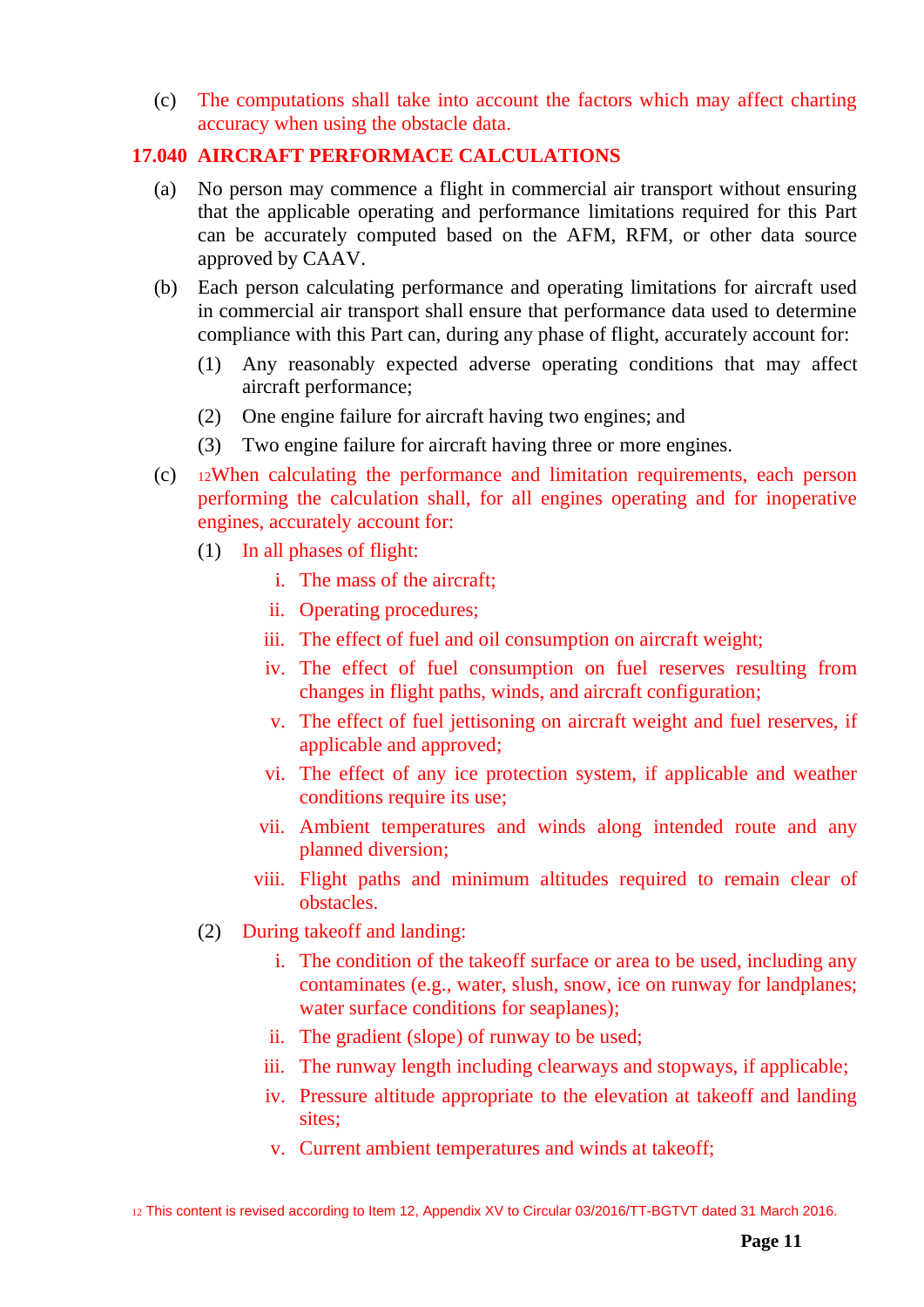- vi. Forecast ambient temperatures and winds at each destination and planned alternate landing site;
- vii. The ground handling characteristics (e.g., braking action) of the type of aircraft; and
- viii. Landing aids and terrain that may affect the takeoff path, landing path, and landing roll.
- (3) Such factors shall be taken into account directly as operational parameters or indirectly by means of allowances or margins, which may be provided in the scheduling of performance data.
- (4) Where conditions are different from those on which the performance is based, compliance may be determined by interpolation or by computing the effects of changes in the specific variables, if the results of the interpolation or computations are substantially as accurate as the results of direct tests.
- (d) <sup>13</sup>To allow for wind effect, takeoff data based on still air may be corrected by taking into account not more than 50 percent of any reported headwind component and not less than 150 percent of any reported tailwind component.
- (e) <sup>14</sup>The operator of the aircraft shall take such precautions as are reasonably possible to ensure that the general level of safety and risk associated with the intent of this Section is maintained under all expected operating conditions, including those not covered specifically by the requirements of this Part.

### <span id="page-11-0"></span>**<sup>15</sup>17.043 MASS LIMITATIONS**

- (a) No person may operate an aircraft if at the mass of the aircraft at the start of takeoff would exceed the maximum mass:
	- (1) Specified as limitations for that aircraft in the approved flight manual;
	- (2) That ensures safe stopping prior to reaching the takeoff safety speed;
	- (3) That ensures safe lift-off and climb after takeoff;
	- (4) The clearing of all obstacles en-route by a safe margin, considering the expected reductions in mass including fuel jettisoning;
	- (5) Required for safe landing at the destination and alternate aerodromes (or, in the case of helicopters, heliport, helideck, elevated platforms and operational sites) at the expected time of arrival;
	- (6) Required for compliance with the applicable noise certification standards for that aircraft at all aerodromes and operational sites.
- (b) All calculations relating in the determination of maximum mass shall include the pressure altitude appropriate to the elevation and, if used as a parameter to determine the maximum mass, any other local condition.
- (c) The operator may exceed the requirement of paragraph  $(a)(6)$  in locations where the competent authority of that State of the Aerodrome has authorized an exception in exceptional circumstances where there is no noise disturbance problem.

<sup>13</sup> This content is revised according to Item 12, Appendix XV to Circular 03/2016/TT-BGTVT dated 31 March 2016.

<sup>14</sup> This content is revised according to Item 12, Appendix XV to Circular 03/2016/TT-BGTVT dated 31 March 2016.

<sup>15</sup> This content is revised according to Item 13, Appendix XV to Circular 03/2016/TT-BGTVT dated 31 March 2016.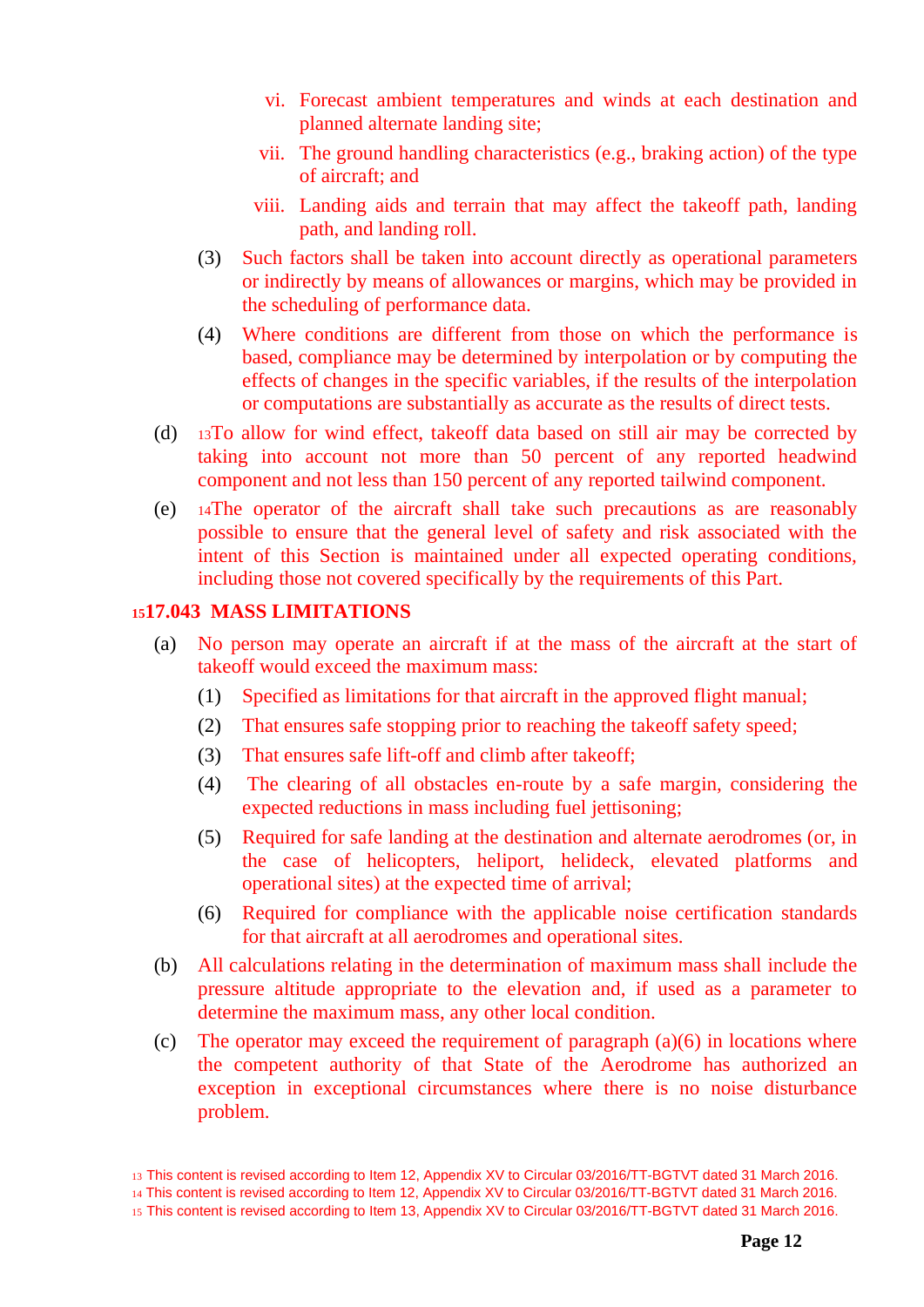### <span id="page-12-0"></span>**<sup>16</sup>SUBPART E: AEROPLANE PERFORMANCE & OPERATING LIMITATIONS**

#### <span id="page-12-1"></span>**17.049 APPLICABILITY**

(a) The Subpart specifies the minimum acceptable performance of operations of aeroplanes subject to this Part.

#### <span id="page-12-2"></span>**Subdivision I: Restricted Performance Aeroplanes**

#### <span id="page-12-3"></span>**17.050 SINGLE ENGINE AIRCRAFT**

- (a) Except as provided in paragraph (b), no person may operate a single-engine aircraft used for passenger carrying operations in commercial air transport unless that aircraft is continually operated:
	- (1) In daylight;
	- (2) VMC, excluding over the top of any cloud layer; and
	- (3) Over such routes and diversions there from that permit a safe forced landing to be executed in the event of engine failure.
- (b) No person may operate a single-engine turbine-powered aircraft in passenger carrying operations in commercial air transport at night or IFR, unless has been demonstrated to CAAV that such operations will occur under a reliable level of safety and performance.

### <span id="page-12-4"></span>**17.053 RESTRICTED PERFORMANCE MULTI-ENGINE AIRCRAFT**

- (a) No person may operate a restricted performance multi-engine aircraft with a passenger capacity of 9 passengers or less in commercial air transport carrying passengers that will be unable to comply with the performance limitations of this Part, unless that aircraft is continually operated at a weight that will allow it to climb, with the critical engine inoperative:
	- (1) at least 200 feet per minute immediately after takeoff;
	- (2) at least 50 feet a minute when operating at the MEAs of the intended route or any planned diversion, or at 5,000 feet MSL, whichever is higher; and
	- (3) at least 200 feet per minute in the climb-out following a balked landing.
- (b) If the aircraft's performance capability is computed to be less than specified in paragraph (a), the person(s) operating that aircraft shall comply with the performance restrictions applicable to single-engine aircraft.

#### <span id="page-12-5"></span>**Subdivision II: Large or Turbine-Engined Aeroplanes**

# <span id="page-12-6"></span>**17.060 TAKEOFF & CLIMB PHASE**

- (a) No person may commence a takeoff in aircraft unless, in the event of a critical engine failing, or for other reasons, at any point in the takeoff, the performance calculations demonstrate that is possible to:
	- (1) Discontinue the takeoff and stop within either the accelerate-stop distance available or the runway available; or
	- (2) To continue the takeoff and clear all obstacles along the flight path by an adequate margin as specified in paragraph (c) until the aeroplane is in a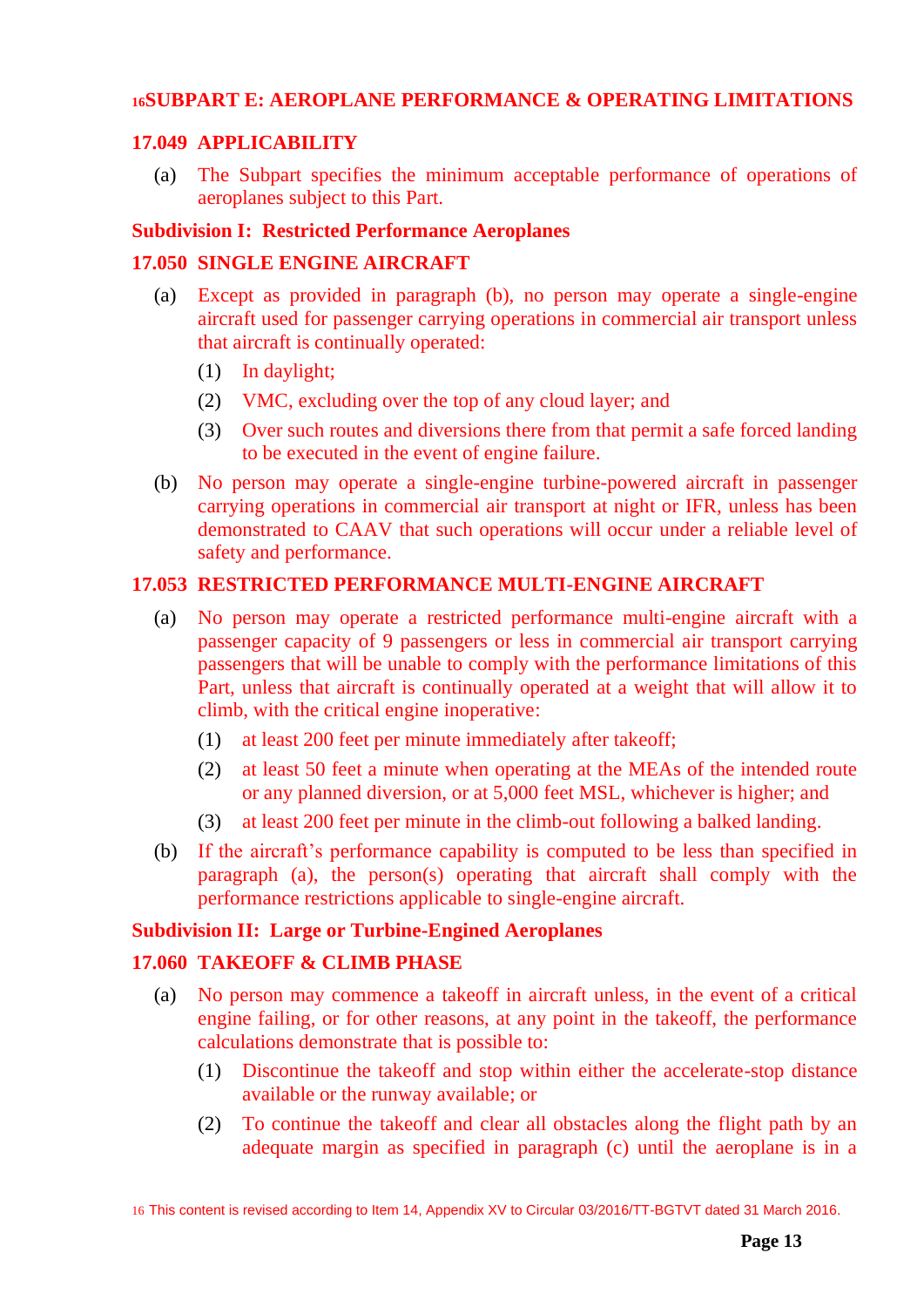position to comply with safe en-route flight.

- (b) The determination of the length of the runway available shall take into account any loss of runway length due to alignment of the aeroplane prior to takeoff.
- (c) No person may takeoff an aeroplane unless the following requirements are met when determining the maximum permitted takeoff mass:
	- (1) The takeoff run shall not be greater than the length of the runway.
	- (2) For turbine engine powered aeroplanes:
		- i. The takeoff distance shall not exceed the length of the runway plus the length of any clearway, except that the length of any clearway included in the calculation shall not be greater than 1/2 the length of the runway; and
		- ii. The accelerate-stop distance shall not exceed the length of the runway, plus the length of any stopway, at any time during takeoff until reaching V1.
	- (3) For reciprocating engine powered aeroplanes: The accelerate-stop distance shall not exceed the length of the runway at any time during takeoff until reaching V1.
	- (4) If the critical engine fails at any time after the aeroplane reaches V1, to continue the takeoff flight path and clear all obstacles either:
		- i. By a height of at least 9.1 m (35 ft) vertically for turbine engine powered aeroplanes or 15.2 m (50 ft) for reciprocating engine powered aeroplanes; and
		- ii. By at least 60 m (200 ft) horizontally within the aerodrome boundaries and by at least 90 meters (300 feet) horizontally after passing the boundaries, without banking more than 15 degrees at any point on the takeoff flight path.
	- (5) When determining the resulting take-off obstacle accountability area, the operating conditions, such as the crosswind component and navigation accuracy, must be taken into account

# <span id="page-13-0"></span>**17.063 EN-ROUTE PHASE: ALL ENGINES OPERATING**

(d) No person may take off a reciprocating engine powered aeroplane at a weight that does not allow a rate of climb of at least 6.9 Vso, (that is, the number of feet per minute obtained by multiplying the aircraft's minimum steady flight speed by 6.9) with all engines operating, at an altitude of at least 300 m (1,000 ft) above all terrain and obstructions within ten miles of each side of the intended track.

# <span id="page-13-1"></span>**17.065 EN-ROUTE PHASE: ONE ENGINE INOPERATIVE**

- (a) No person may commence a takeoff unless the performance calculations demonstrate that the aircraft can, in the event of the critical engine becoming inoperative at any point along the route or planned diversions therefrom, continue the flight to an aerodrome where a landing within the safety margins specified in Section 17.070 without flying below the minimum obstacle clearance altitude at any point.
- (b) No person may take off an aeroplane having two engines unless that aeroplane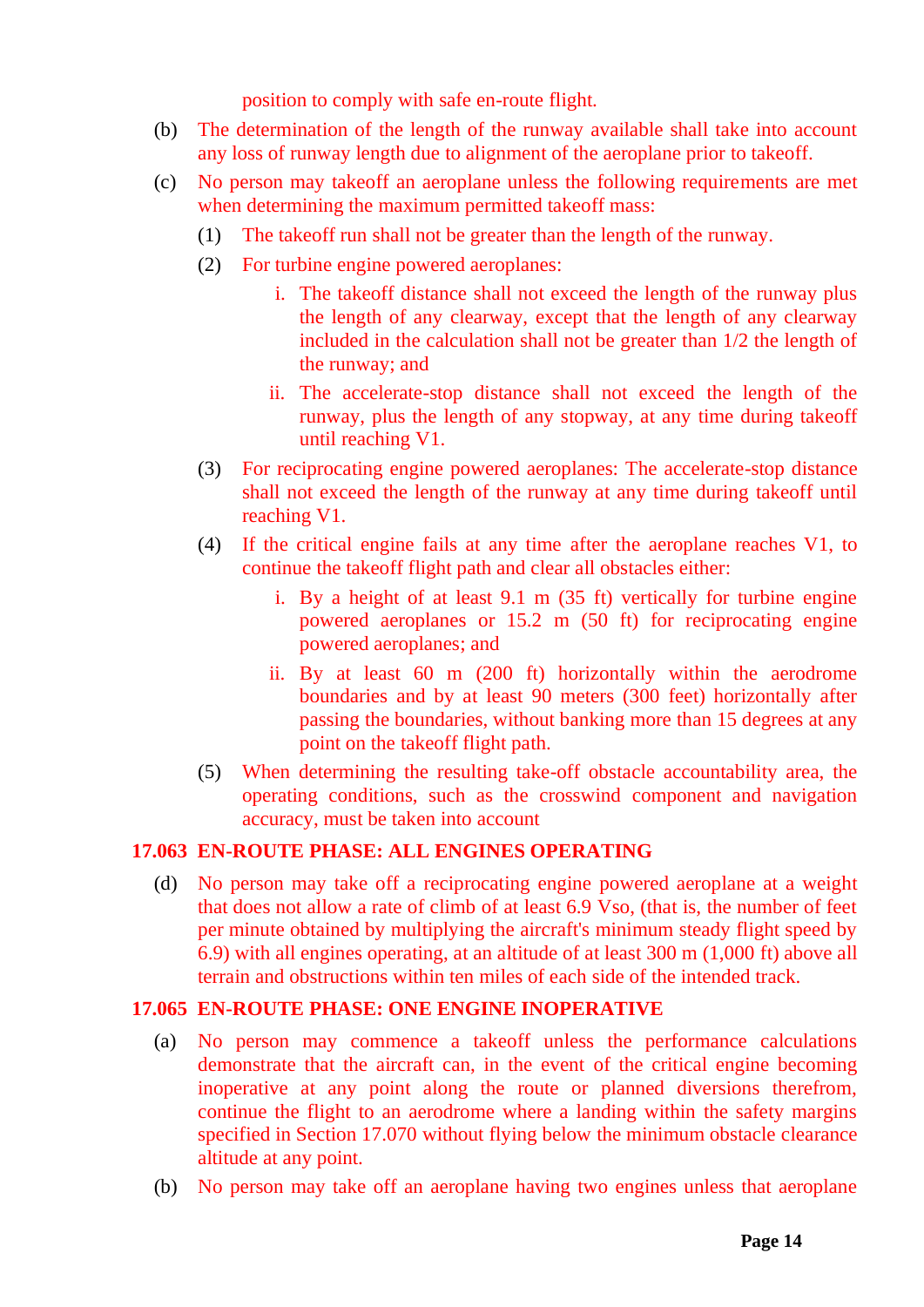can, in the event of a power failure at the most critical point en route, continue the flight to a suitable aerodrome where a landing can be made while allowing:

- (1) For reciprocating engine powered aeroplanes:
	- i. At least a rate of climb of 0.079 (0.106/number of engines installed) Vso<sub>2</sub> (when Vso is expressed in knots) at an altitude of 300 m (1,000 ft) above all terrain and obstructions within 9.3 km (5 sm), on each side of the intended track; and
	- ii. A positive slope at an altitude of at least 450 m (1,500 ft) above the aerodrome where the aeroplane is assumed to land.
- (2) For turbine engine powered transport category aeroplanes:
	- i. A positive slope at an altitude of at least 300 m (1,000 ft) above all terrain and obstructions within 9.3 km (5 sm), on each side of the intended track;
	- ii. A net flight path from cruising altitude to the intended landing aerodrome that allows at least 600 m (2,000 ft) clearance above all terrain and obstructions within 9.3 km (5 sm), on each side of the intended track; and
	- iii. A positive slope at an altitude of at least 450 m (1,500 ft) above the aerodrome where the aeroplane is assumed to land;
- (c) The climb rate specified in paragraph  $(a)(1)(i)$  may be amended to 0.026 Vso<sub>2</sub> for large transport category aircraft issued an original type certificate prior to 1953.
- (d) The 9.3 km (5 sm) clearance margin stated in paragraph (a) shall be increased to 18.5 km (10 sm) if navigational accuracy does not meet the 95% containment level.

#### <span id="page-14-0"></span>**17.067 EN-ROUTE PHASE: TWO ENGINES INOPERATIVE**

- (a) No person may takeoff an aeroplane having three or more engines at such a weight where there is no suitable landing aerodrome within 90 minutes at any point along the intended route (with all engines operating at cruising power), unless that aircraft can, in the event of simultaneous power failure of two critical engines at the most critical point along that route, continue to a suitable landing aerodrome while allowing:
	- (1) For turbine engine powered aeroplanes:
		- i. A net flight path (considering the ambient temperatures anticipated along the track) clearing vertically by at least 2,000 feet all terrain and obstructions within five statute miles (4.34 nautical miles) on each side of the intended track;
		- ii. A positive slope at 1,500 feet above the aerodrome of intended landing; and
		- iii. Enough fuel to continue to the aerodrome of intended landing, to arrive at an altitude of at least 1,500 feet directly over the aerodrome, and thereafter to fly for 15 minutes at cruise power.
	- (2) For reciprocating engine powered aeroplanes: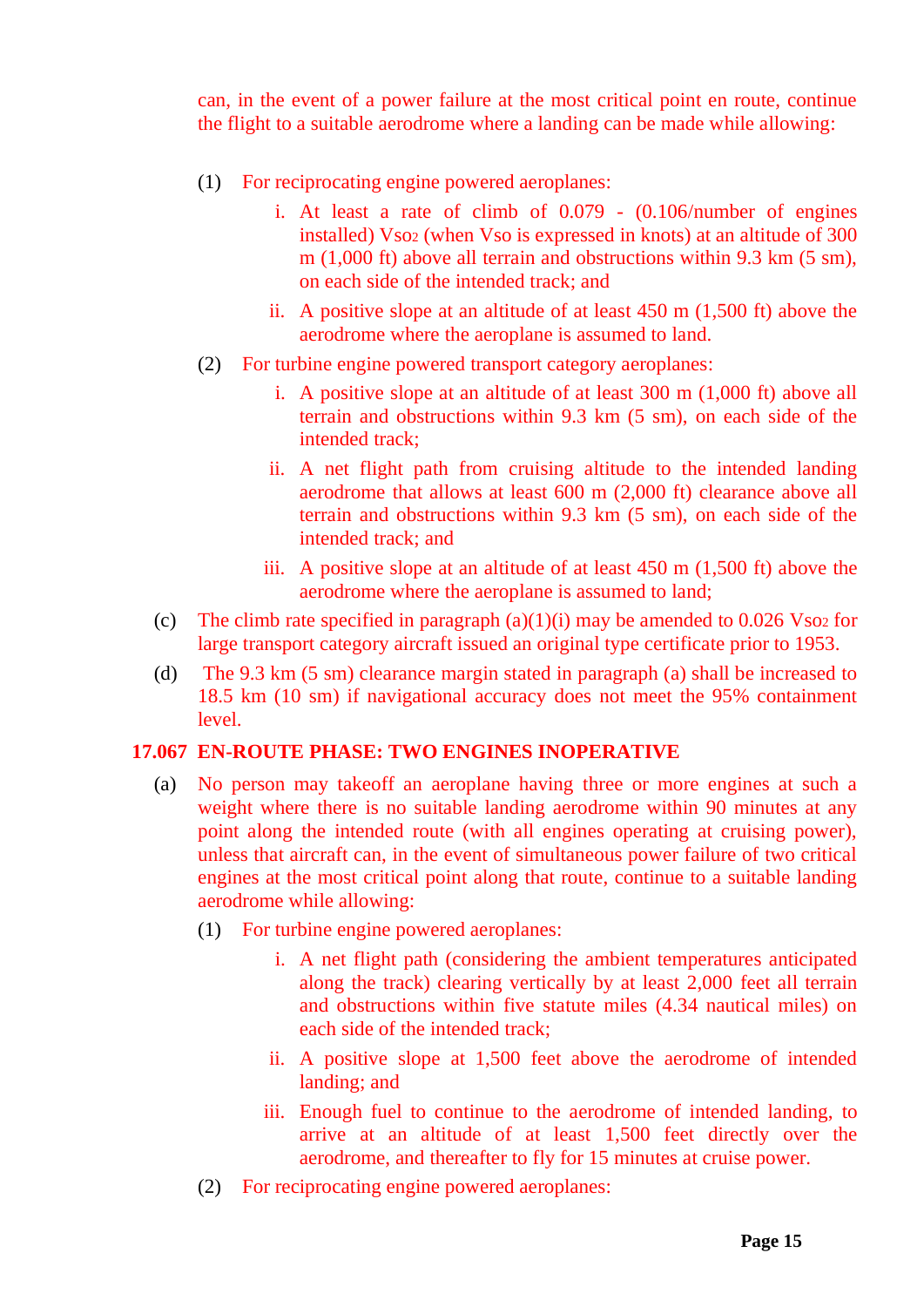- i. A rate of climb at 0.013 Vso<sup>2</sup> feet per minute (that is, the number of feet per minute is obtained by multiplying the number of knots squared by 0.013) at an altitude of 1,000 feet above the highest ground or obstruction within 10 miles on each side of the intended track, or at an altitude of 5,000 feet, which ever is higher; and
- ii. Enough fuel to continue to the aerodrome of intended landing and to arrive at an altitude of at least 300 m (1,000 ft) directly over that aerodrome.
- (b) The performance calculation shall consider that the consumption of fuel and oil after the engine failure is the same as the consumption that is allowed for in the net flight path data in the AFM.
- (c) When the two engines of the reciprocating aeroplane are predicted to fail at an altitude above the prescribed minimum altitude, compliance with the prescribed rate of climb need not be shown during the descent from the cruising altitude to the prescribed minimum altitude, if those requirements can be met once the prescribed minimum altitude is reached, and assuming descent to be along a net flight path and the rate of descent to be 0.013 Vso<sub>2</sub> greater than the rate in the approved performance data.
- (d) If fuel jettisoning is authorised (or planned), the aeroplane's weight at the point where the two engines fail is considered to be not less than that which would include enough fuel to proceed to an aerodrome and to arrive at an altitude of at least 300 m (1,000 ft) directly over that aerodrome.

# <span id="page-15-0"></span>**17.070 APPROACH & LANDING PHASE**

- (a) The operator shall assess the performance data to ensure that the aeroplane, at the aerodrome of intended landing and at any alternate aerodrome, after clearing all obstacles in the approach path by a safe margin, will be able to land, with assurance that it can come to a stop or, for a seaplane, to a satisfactorily low speed, within the landing distance available, in compliance with the requirements of this Section.
- (b) The operator shall make allowance for expected variations in the approach and landing techniques, if such allowance has not been made in the scheduling of the manufacturer's performance data.
- (c) No person may take off an aeroplane used in commercial operations unless its weight on arrival at either the intended destination aerodrome or any planned alternate aerodrome would allow a full stop landing from a point 50 feet above the intersection of the obstruction clearance plane and the runway, and within:
	- (1) For turbine engine powered aeroplanes, 60 percent of the effective length of each runway.
	- (2) For reciprocating engine powered aeroplanes, 70 percent of the effective length of each runway.
- (d) For the purpose of determining the allowable landing weight at the destination aerodrome, each person determining the landing limit shall ensure that:
	- (1) The aeroplane is landed on the most favourable runway and in the most favourable direction, in still air; or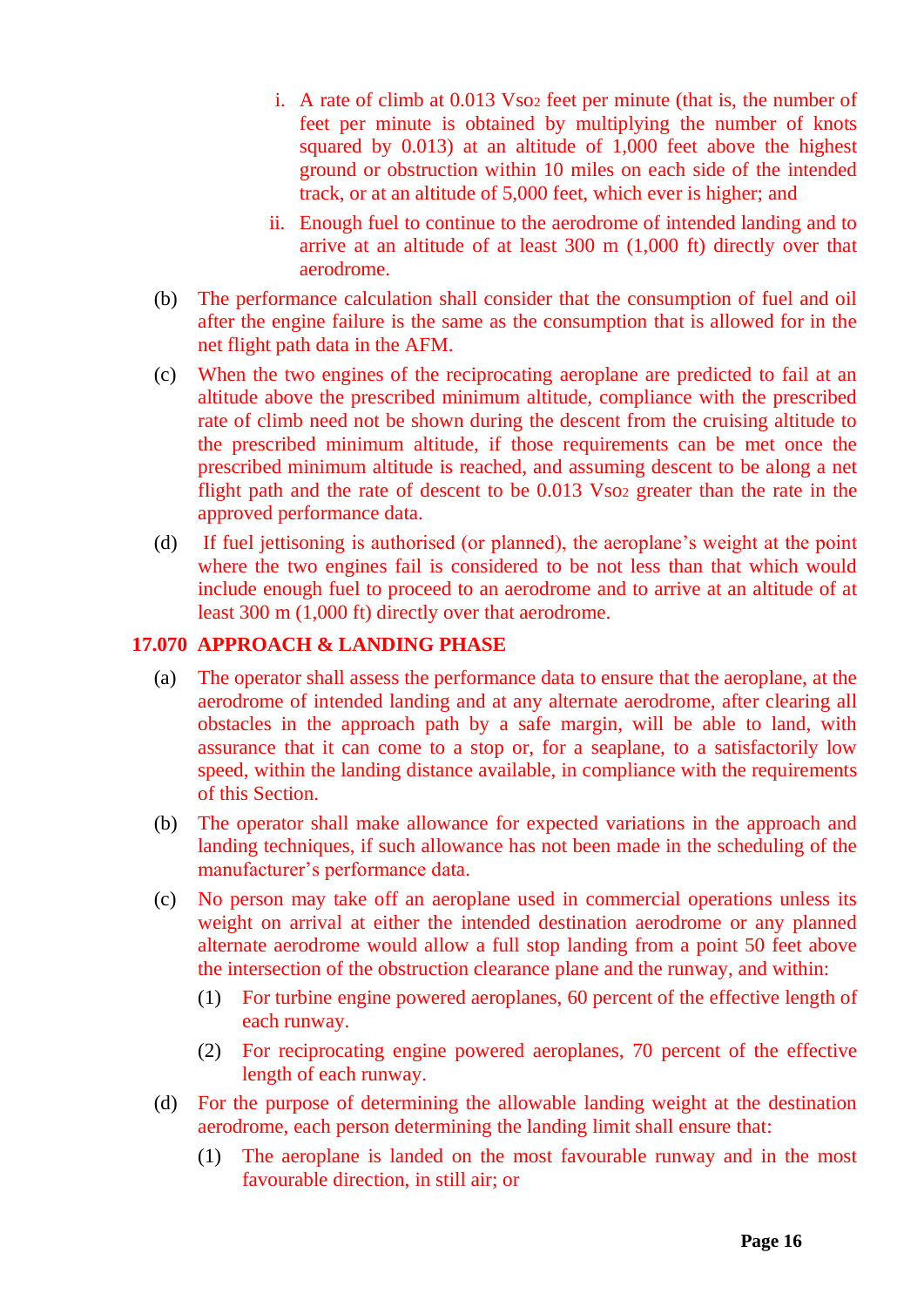- (2) The aeroplane is landed on the most suitable runway considering the probable wind velocity and direction, runway conditions, the ground handling characteristics of the aeroplane, and considering other conditions such as landing aids and terrain.
- (e) If the runway at the landing destination is reported or forecast to be wet or slippery, the landing distance available shall be at least 115 percent of the required landing distance unless, based on a showing of actual operating landing techniques on wet or slippery runways, a shorter landing distance (but not less than that required by paragraph (a)) has been approved for a specific type and model aeroplane and this information is included in the AFM.
- (f) A turbine powered transport category aeroplane that would be prohibited from taking off because it could not meet the requirements of paragraph (a)(1), may take off if an alternate aerodrome is specified that meets all the requirements of paragraph (a).

# **<sup>17</sup>SUBPART F: HELICOPTER PERFORMANCE & OPERATING LIMITATIONS**

# <span id="page-16-0"></span>**17.080 APPLICABILITY**

(a) The Subpart specifies the minimum acceptable performance requirements for operations of helicopters subject to this Part.

#### <span id="page-16-1"></span>**Subdivision I: Helicopter–General**

# <span id="page-16-2"></span>**17.083 PERFORMANCE REQUIREMENTS BASED ON PASSENGER CONFIGURATION**

- (a) No person may operate a helicopter with a passenger seating configurations of:
	- (1) More than 19, unless that helicopter is operated in accordance with the requirements for performance Class 1.
	- (2) 19 or less but more than 9, unless that helicopter is operated in accordance with the requirements of performance Class 1 or 2.
	- (3) 9 or less unless that helicopter is operated in accordance with the requirements of performance Class 1, 2 or 3
- (b) Refer to Section 10.344 for the more restrictive requirement limitations regarding prohibition of operations of helicopters in Performance Class 2 or 3 within a congested hostile environment.
- (c) The Authority may issue a waiver to one or more of these requirements based on a risk assessment that considers the extenuating factors that provide an equivalent level of safety including:
	- (1) The type of operation and the circumstances of the flight;
	- (2) The area/terrain over which the flight is being conducted;
	- (3) The probability of a critical power-unit failure and the consequence of such an event;
	- (4) The procedures to maintain the reliability of the power-unit(s);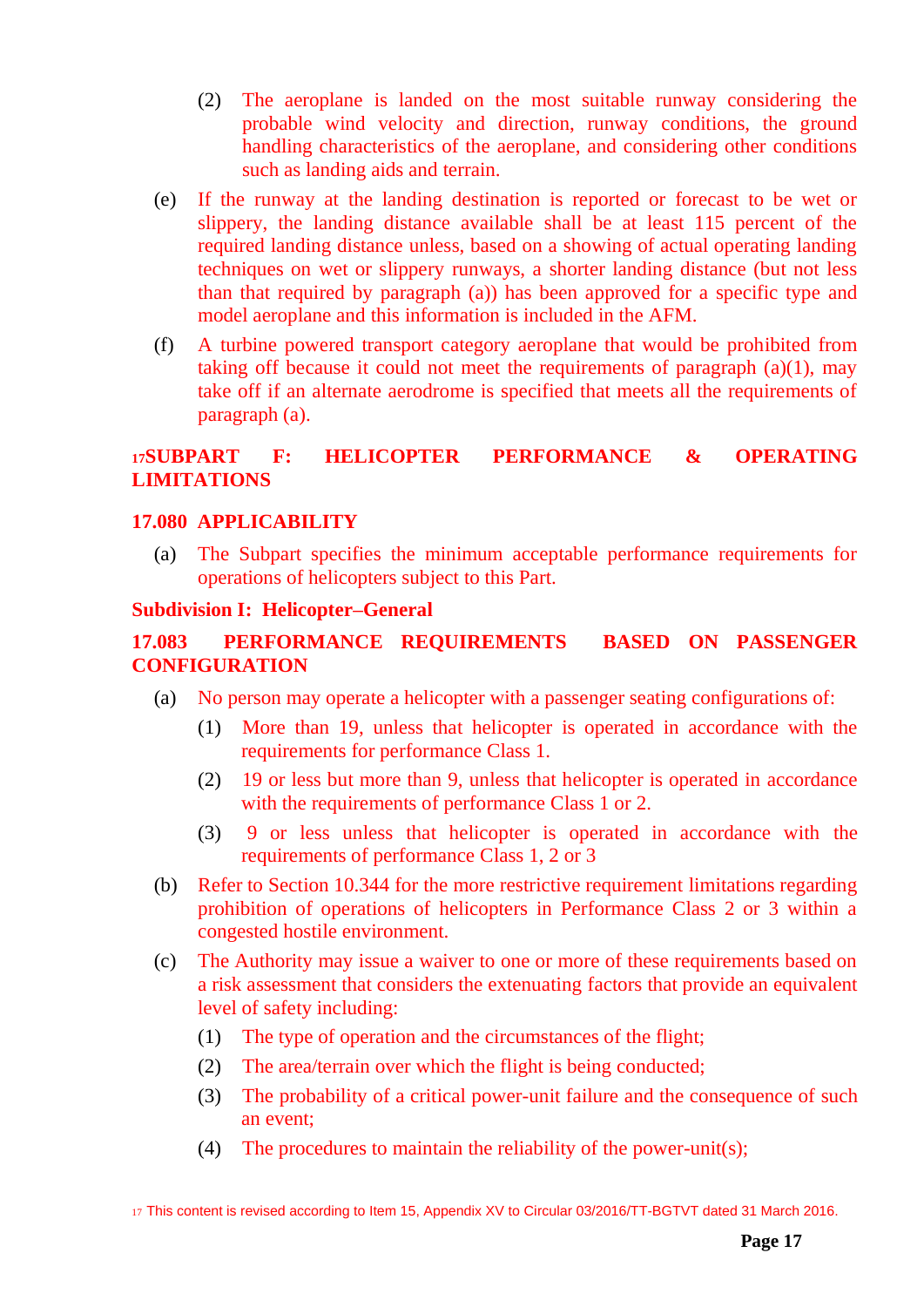- (5) The training and operational procedures to mitigate the consequences of the critical power-unit failure; and
- (6) Installation and utilization of a usage monitoring system.

# <span id="page-17-0"></span>**17.085 ACCOUNTABILITY FOR WIND**

- (a) In addition to the requirements of Subpart C and D, to determine the performance of the helicopter for takeoff and landing, accountability for wind should be no more than 50 per cent of any reported steady headwind component of 5 knots or more:
	- (1) Where takeoff and landing with a tailwind component is permitted in the flight manual, not less than 150 per cent of any reported tailwind component should be allowed.
	- (2) Where precise wind measuring equipment enables accurate measurement of wind velocity over the point of takeoff and landing, these values may be varied.

# <span id="page-17-1"></span>**17.087 OBSTACLE ACCOUNTABILITY AREA**

- (a) For the purpose of the obstacle clearance requirements, an obstacle should be considered if its lateral distance from the nearest point on the surface below the intended flight path is not further than:
	- (1) For VFR operations: Half of the minimum width of the FATO (or the equivalent term used in the helicopter flight manual) defined in the helicopter flight manual (or when no width is defined, 0.75 D), plus 0.25 times D (or 3 m, whichever is greater), plus:
		- i. 0.10 DR for VFR day operations
		- ii. 0.15 DR for VFR night operations
	- (2) For IFR operations: 1.5 D (or 30 m, whichever is greater), plus:
		- i. 0.10 DR for IFR operations with accurate course guidance
		- ii. 0.15 DR for IFR operations with standard course guidance
		- iii. 0.30 DR for IFR operations without course guidance
- (b) For operations with initial takeoff conducted visually and converted to IFR/IMC at a transition point:
	- (1) The criteria required in paragraph (a)(1) applies up to the transition point; then
	- (2) The criteria required in paragraph (a)(2) applies after the transition point.
- (c) For a takeoff using a backup takeoff procedure (or with lateral transition), for the purpose of the obstacle clearance requirements in paragraph (d)(4) below, an obstacle located below the backup flight path (lateral flight path) should be considered if its lateral distance from the nearest point on the surface below the intended flight path is not further than half of the minimum width of the FATO (or the equivalent term used in the helicopter flight manual) defined in the helicopter flight manual (when no width is defined, 0.75 D plus 0.25 times D, or 3 m, whichever is greater) plus:
	- i. 0.10 distance travelled from the back edge of the FATO for VFR day operations;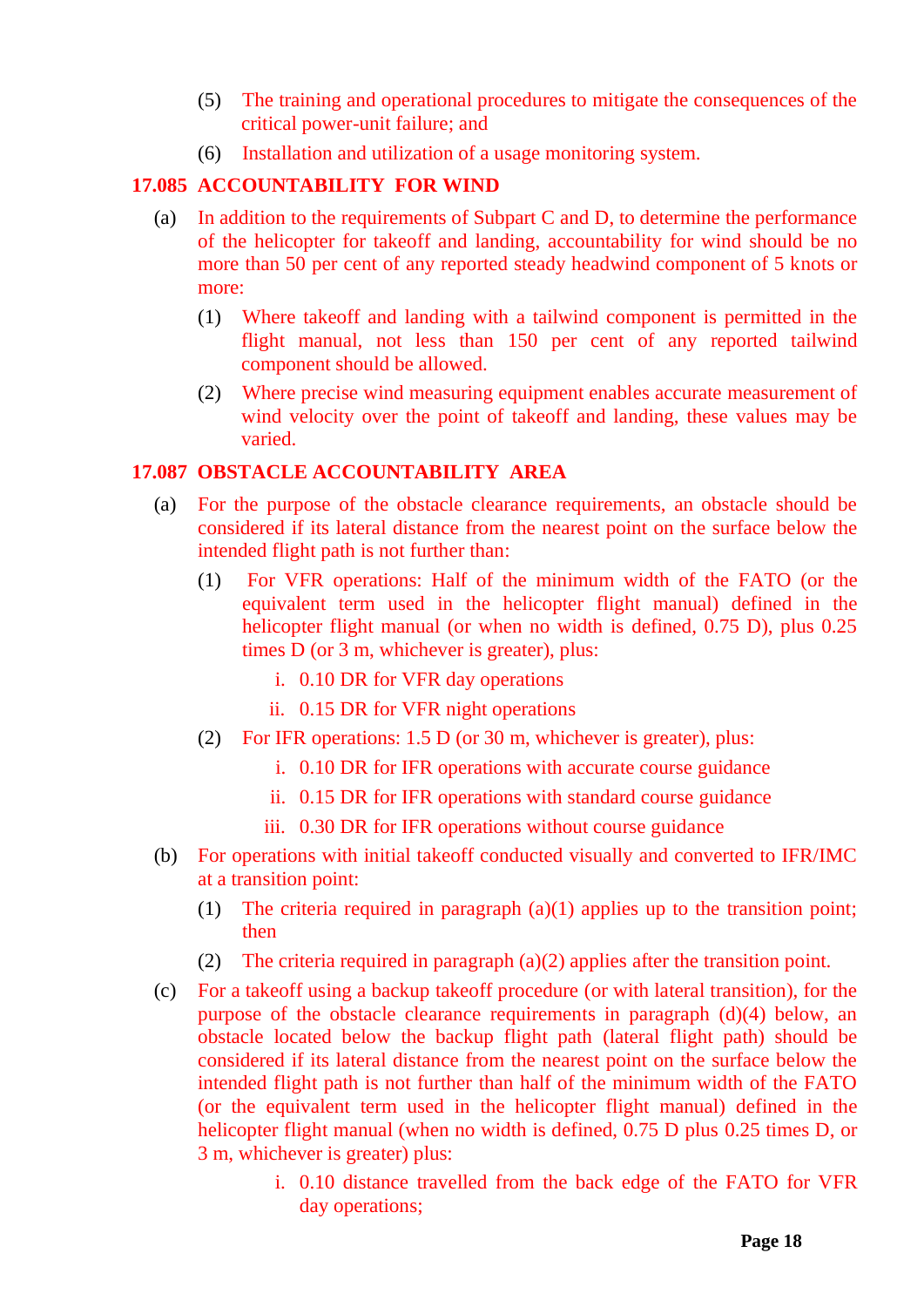- ii. 0.15 distance travelled from the back edge of the FATO for VFR night operations.
- (d) Obstacles may be disregarded if they are situated beyond:
	- (1) 7 R for day operations if it is assured that navigational accuracy can be achieved by reference to suitable visual cues during the climb;
	- (2) 10 R for night operations if it is assured that navigational accuracy can be achieved by reference to suitable visual cues during the climb;
	- (3) 300 m if navigational accuracy can be achieved by appropriate navigation aids; and
	- (4) 900 m in the other cases.
	- (5) Standard course guidance includes ADF and VOR guidance. Accurate course guidance includes ILS, MLS, or other course guidance providing an equivalent navigational accuracy.
- (e) The transition point should not be located before the end of TODRH for helicopters operating in performance Class 1 and before the DPATO for helicopters operating in performance Class 2.
- (f) When considering the missed approach flight path, the divergence of the obstacle accountability area should only apply after the end of the takeoff distance available.

### <span id="page-18-0"></span>**17.090 FATO OPERATING AREA CONSIDERATIONS**

- (a) For operations in Performance Class 1, the dimensions of the FATO should be at least equal to the dimensions specified in the helicopter flight manual.
- (b) A FATO that is smaller than the dimensions specified in the helicopter flight manual may be accepted if the helicopter is capable of a hover out of ground effect with one engine inoperative (HOGE OEI).

#### <span id="page-18-1"></span>**Subdivision II: Operations in Performance Class 1**

# <span id="page-18-2"></span>**17.093 TAKEOFF & INITIAL CLIMB PHASE: PERFORMANCE CLASS 1**

- (a) The helicopter shall be able, in the event of the failure of the critical power-unit being recognized at or before the takeoff decision point to:
	- (1) Discontinue the takeoff and stop within the rejected takeoff area available; or
	- (2) In the event of the failure of the critical power-unit being recognized at or after the takeoff decision point, to continue the takeoff, clearing all obstacles along the flight path by an adequate margin until the helicopter is in a position to comply with Section 17.095.
- (b) To meet the requirement of paragraph  $(a)(1)$ , the computed takeoff mass shall indicate that the rejected takeoff distance required will not exceed the rejected takeoff distance available.
- (c) To meet the requirement of paragraph (a)(2), the computed takeoff mass shall indicate that the takeoff distance required will not exceed the takeoff distance available.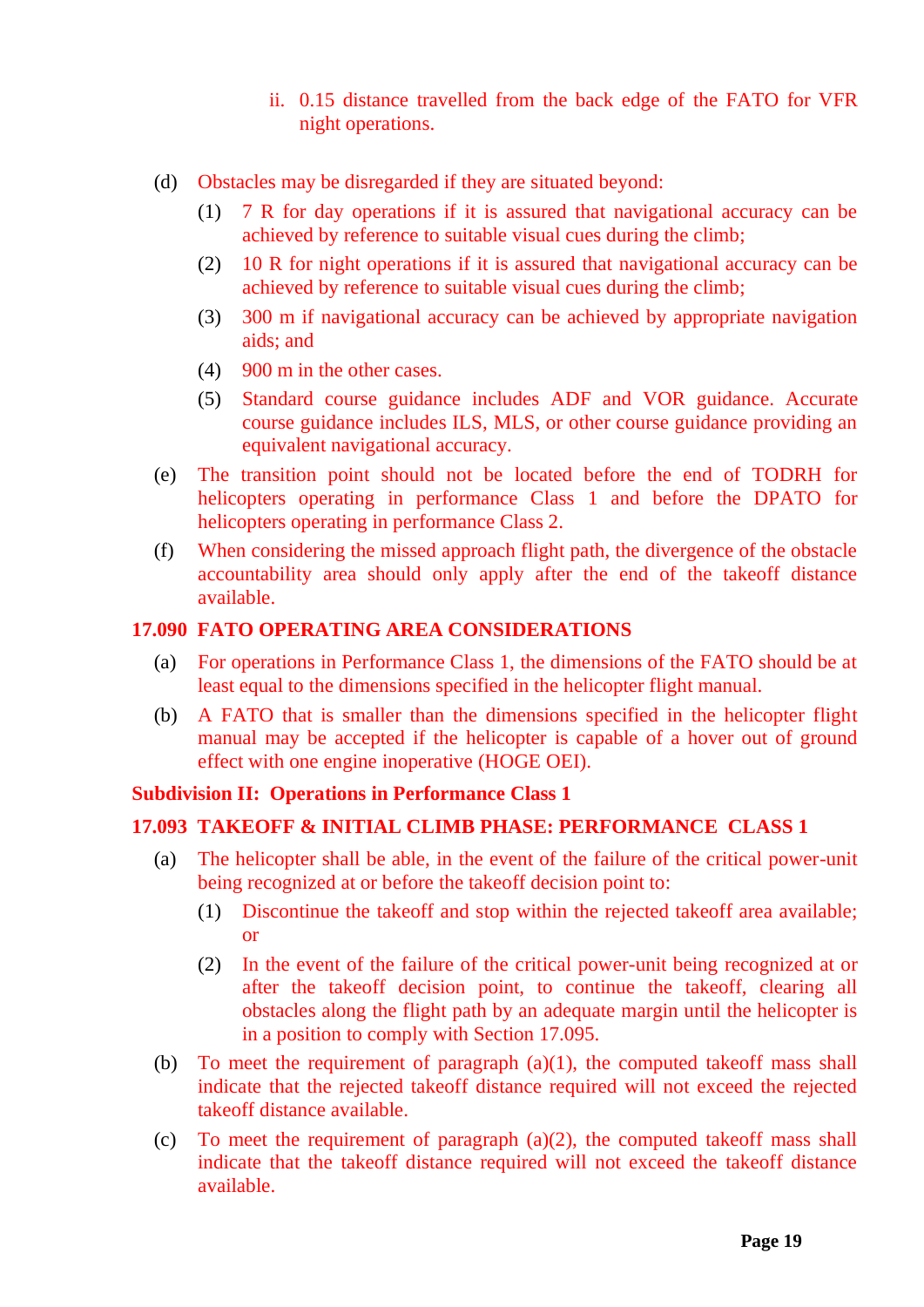- (d) The computed takeoff mass shall indicate that the helicopter will not exceed the maximum takeoff mass specified in the flight manual for the procedure to be used and to achieve a rate of climb of 100 ft/min at 60 m (200 ft) and 150 ft/min at 300 m (1 000 ft) above the level of the heliport with the critical engine inoperative and the remaining power-units operating at an appropriate power rating. Refer to Appendix 1 to 17.093 for a graphic presentation of the requirement of this Section.
- (e) As an alternative, the requirement above may be disregarded provided that the helicopter with the critical power-unit failure recognized at TDP can, when continuing the takeoff, clear all obstacles from the end of the takeoff distance available to the end of the takeoff distance required by a vertical margin of not less than 10.7 m (35 ft). Refer to Appendix 2 to 17.093 for a graphic presentation of the alternative requirement of this Section.
- (f) For elevated heliports, the appropriate clearance from the elevated heliport edge shall considered in the performance computation.Refer to Appendix 3 to17.093 for a graphic presentation of the requirement of this Section.

#### <span id="page-19-0"></span>**17.095 TAKEOFF FLIGHT PATH: PERFORMANCE CLASS 1**

- (a) From the end of the takeoff distance required with the critical power-unit inoperative. the computed takeoff mass shall indicate that the climb path provides a vertical clearance above all obstacles located in the climb path of not less than:
	- (1) 10.7 m (35 ft) for VFR operations; and
	- $(2)$  10.7 m (35 ft) plus 0.01 DR for IFR operations.
- (b) Only obstacles as specified in Section17.085 should be considered.
- (c) Where a change of direction of more than 15 degrees is made, obstacle clearance requirements should be increased by 5 m (15 ft) from the point at which the turn is initiated.
- (d) The turn in paragraph (c) should not be initiated before reaching a height of 60 m (200 ft) above the takeoff surface, unless permitted as part of an approved procedure in the flight manual.

# <span id="page-19-1"></span>**17.097 EN-ROUTE PHASE: PERFORMANCE CLASS 1**

- (a) The helicopter shall be able, in the event of the failure of the critical power-unit at any point in the en-route phase:
	- (1) To continue the flight to a site at which the performance requirements for Section 17.103 can be met;
	- (2) Without flying below the appropriate minimum flight altitude at any point.
- (b) The computed takeoff mass shall indicate that it is possible, in case of the critical power-unit failure occurring at any point of the flight path, to continue the flight to an appropriate landing site and achieve the minimum flight altitudes for the route to be flown.
- (c) The operator shall not conduct operations in this phase over a hostile environment where the diversion time to a suitable landing site would exceed 120 minutes unless this routing is specifically approved by the CAAV.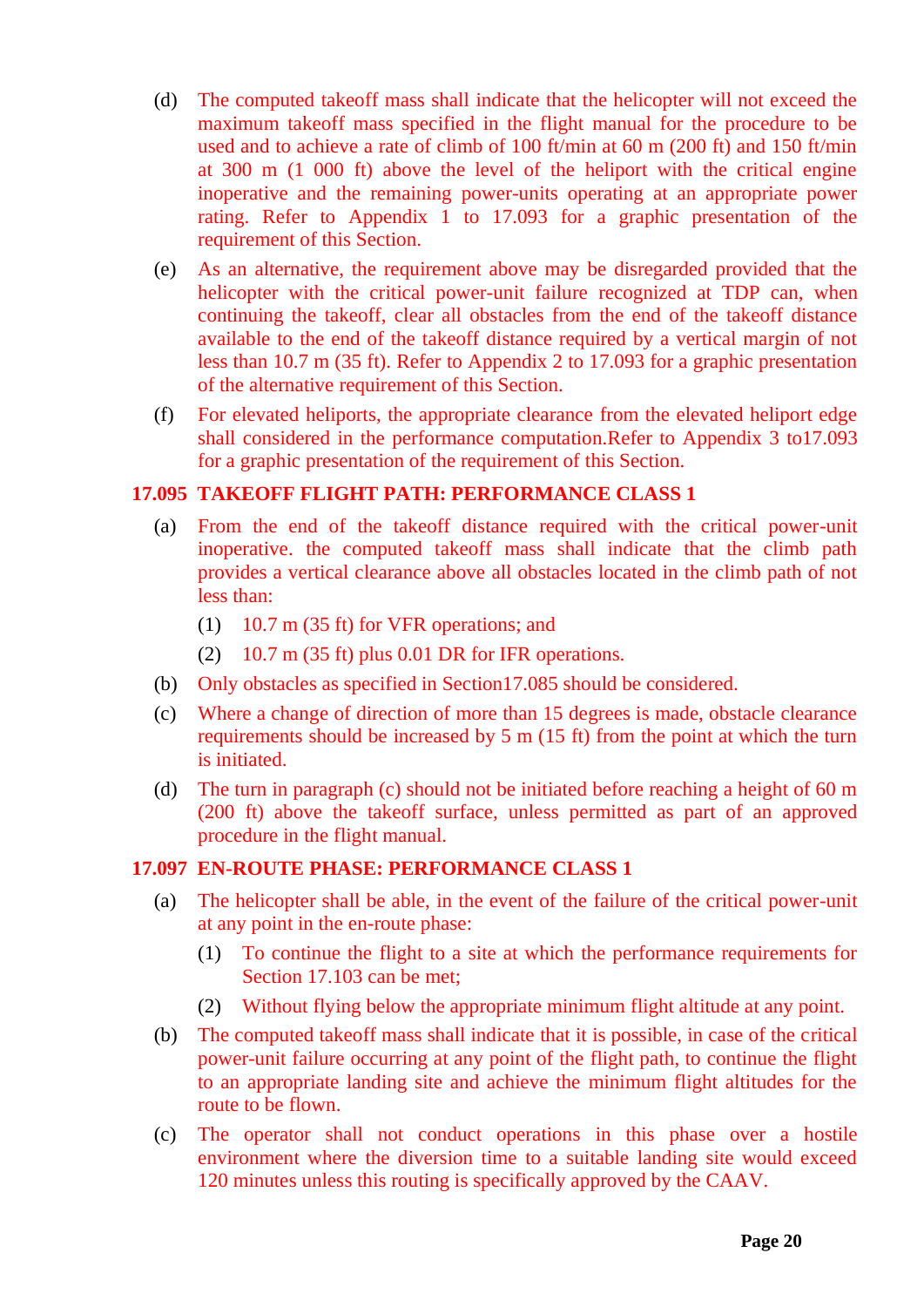# <span id="page-20-0"></span>**17.100 EN-ROUTE PHASE: TWO ENGINES INOPERATIVE: PERFORMANCE CLASS 1**

(a) No person shall takeoff a Class 1 helicopter having three or more engines unless that helicopter can, in the event of two critical engines failing simultaneously at any point in the en route phase, continue the flight to a suitable landing site.

### <span id="page-20-1"></span>**17.103 APPROACH & LANDING PHASE: PERFORMANCE CLASS 1**

- (a) In the event of the failure of the critical power-unit being recognized at any point during the approach and landing phase, before the landing decision point, the helicopter shall be able:
	- (1) At the destination and at any alternate;
	- (2) After clearing all obstacles in the approach path;
	- (3) Land and stop within the landing distance available; or
	- (4) To perform a balked landing and clear all obstacles in the flight path by an adequate margin equivalent to that specified in Section 17.095.
- (b) In case of the failure occurring after the landing decision point, the helicopter shall be able to land and stop within the landing distance available.
- (c) No person may takeoff a helicopter unless the computed landing mass at the destination or alternate indicates that:
	- (1) The helicopter will not exceed the maximum landing mass specified in the flight manual for the procedure to be used and to achieve a rate of climb of 100 ft/min at 60 m (200 ft) and 150 ft/min at 300 m (1 000 ft) above the level of the heliport with the critical engine inoperative and the remaining power-units operating at an appropriate power rating;
	- (2) The landing distance required does not exceed the landing distance available unless the helicopter, with the critical power-unit failure recognized at LDP can, when landing, clear all obstacles in the approach path;
	- (3) In case of the critical power-unit failure occurring at any point after the LDP, it will be possible to land and stop within the FATO; and
	- (4) In the event of the critical power-unit failure being recognized at the LDP or at any point before the LDP, it will be possible either to land and stop within the FATO or to overshoot, meeting the conditions of 17.095. Refer to Appendices 1 and 2 to 17.103 for graphic presentation of these requirements for landings at both surface and elevated heliports.

#### <span id="page-20-2"></span>**Subdivision III: Operations in Performance Class 2**

# <span id="page-20-3"></span>**17.105 TAKEOFF & CLIMB PHASE: PERFORMANCE CLASS 2**

- (a) The helicopter shall be able, in the event of the failure of the critical power-unit at any time after reaching DPATO, to continue the takeoff, clearing all obstacles along the flight path by an adequate margin until the helicopter is in a position to comply with Section 17.107.
- (b) Before the DPATO, failure of the critical power-unit may cause the helicopter to force-land; therefore the helicopter operations shall be conducted in a manner that gives appropriate consideration for achieving a safe forced landing.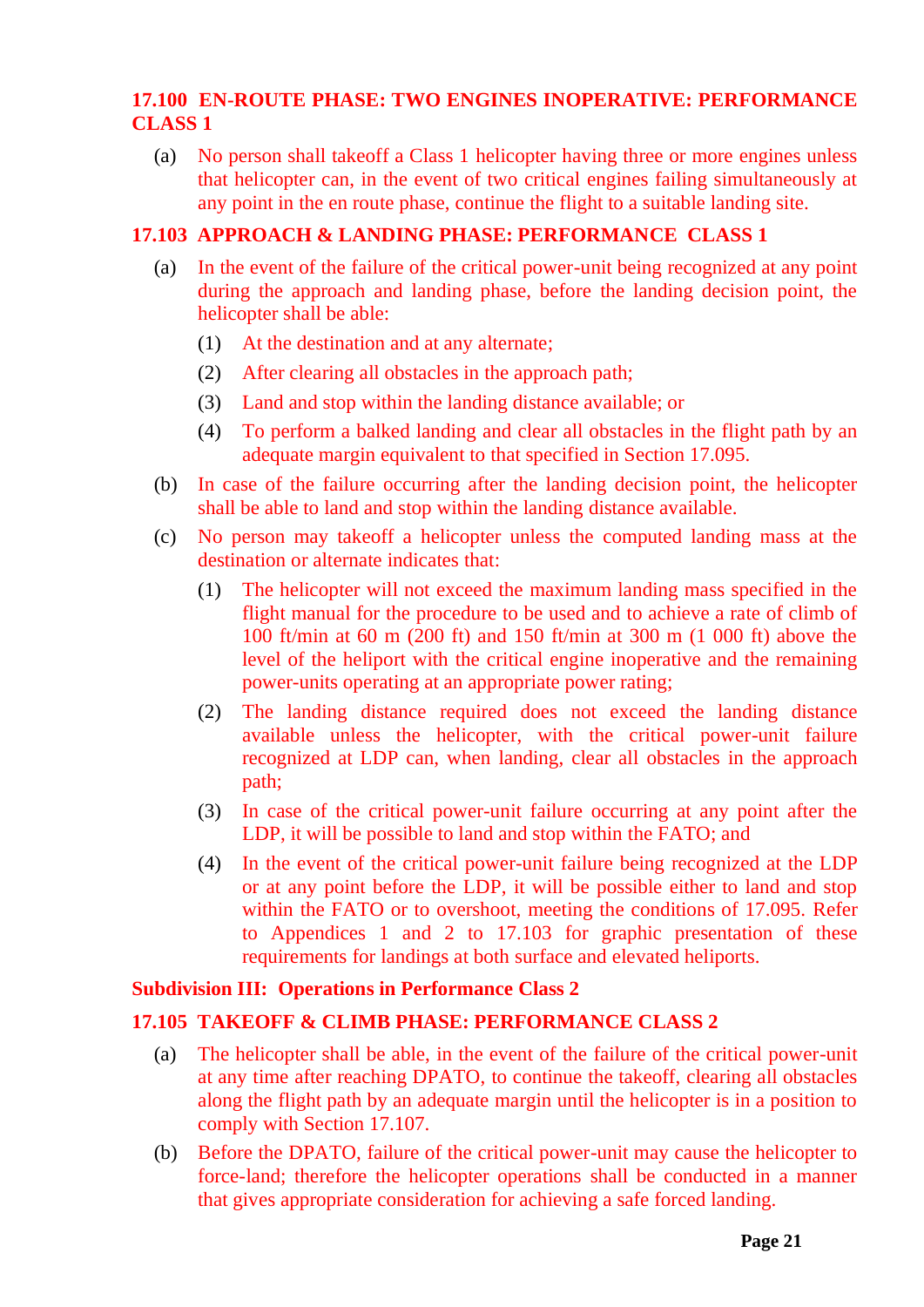- (c) The computed mass of the helicopter at takeoff shall not exceed the maximum takeoff mass specified in the flight manual for the procedures to be used and to achieve a rate of climb of 150 ft/min at 300 m (1 000 ft) above the level of the heliport with the critical power-unit inoperative and the remaining power-units operating at an appropriate power rating. Refer to Appendices 1 and 2 to 17.105 for a graphic presentation of the requirements of this Section.
- (d) From DPATO or, as an alternative, no later than 60 m (200 ft) above the takeoff surface with the critical power-unit inoperative:
	- (1) Where a change of direction of more than 15 degrees is made, obstacle clearance requirements should be increased by 5 m (15 ft) from the point at which the turn is initiated.
	- (2) The turn in paragraph  $(d)(1)$  should not be initiated before reaching a height of 60 m (200 ft) above the takeoff surface, unless permitted as part of an approved procedure in the flight manual.

### <span id="page-21-0"></span>**17.107 EN-ROUTE PHASE: PERFORMANCE CLASS 2**

- (a) The helicopter shall be able, in the event of the failure of the critical power-unit at any point in the en-route phase:
	- (1) To continue the flight to a site at which the performance requirements for Section 17.113 can be met;
	- (2) Without flying below the appropriate minimum flight altitude at any point.

### <span id="page-21-1"></span>**17.110 EN-ROUTE PHASE: TWO ENGINES INOPERATIVE**

(a) No person shall takeoff a helicopter having three or more engines in Performance Class 2 unless that helicopter can, in the event of two critical engines failing simultaneously at any point in the en route phase, continue the flight to a suitable landing site.

### <span id="page-21-2"></span>**17.113 APPROACH & LANDING PHASE: PERFORMANCE CLASS 2**

- (a) In the event of the failure of the critical power-unit before the DPBL, the computations of mass shall indicate that the helicopter should be able:
	- (1) At the destination and at any alternate;
	- (2) After clearing all obstacles in the approach path;
	- (3) Either to land and stop within the landing distance available; or
	- (4) To perform a balked landing and clear all obstacles in the flight path by an adequate margin equivalent to that specified in Section 17.105. Refer to Appendix 1 and 2 to 17.113 for graphic presentations of the requirements of this Section.
- (b) After the DPBL, failure of a power-unit may cause the helicopter to force-land; therefore the helicopter operations shall be conducted in a manner that gives appropriate consideration for achieving a safe forced landing.

#### <span id="page-21-3"></span>**Subdivision IV: Operations in Performance Class 3**

# <span id="page-21-4"></span>**17.115 GENERAL RESTRICTIONS: PERFORMANCE CLASS 3**

(a) Unless otherwise authorized by the Authority, all operations of helicopters in Performance Class 3 shall be conducted in a non-hostile environment.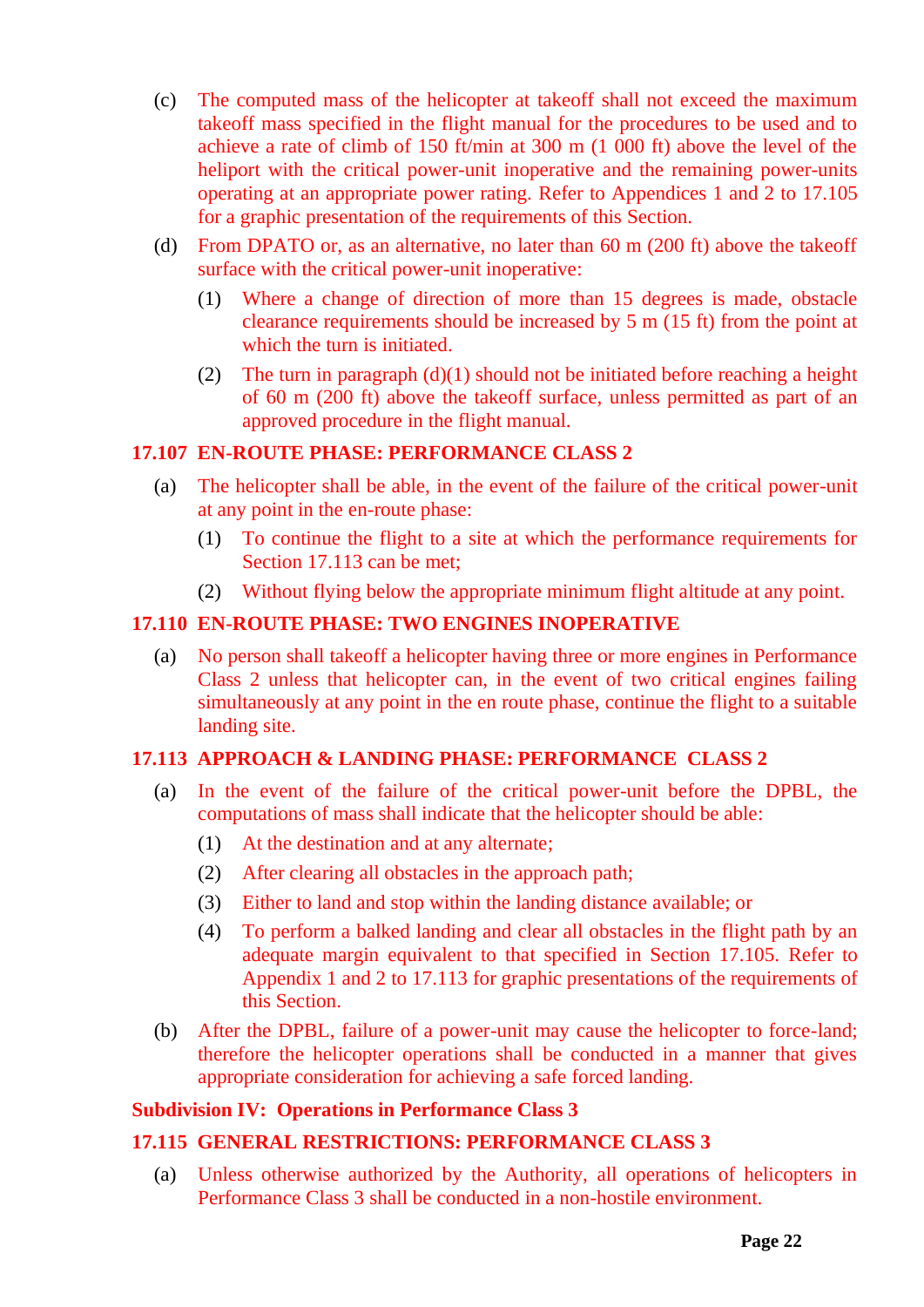- (b) Unless the Authority grants specific approval, no person may conduct commercial air transport operations in Performance Class 3 with helicopters:
	- (1) Out of the sight of the surface; or
	- (2) At night; or
	- (3) When the cloud ceiling is less than 180 m (600 ft); or
	- (4) When the takeoff and en-route visibility is less than 800m; or
	- (5) In instrument meteorological conditions.

#### <span id="page-22-0"></span>**17.117 TAKEOFF & CLIMB PHASE: PERFORMANCE CLASS 3**

- (a) At any point of the takeoff and climb flight path, failure of a power-unit will cause the helicopter to force- land; therefore the helicopter operations shall be conducted in a manner that gives appropriate consideration for achieving a safe forced landing.
- (b) Except as provided in paragraph (c), the computed mass of the helicopter at takeoff shall not exceed the maximum takeoff mass specified in the flight manual for a hover in ground effect with all power-units operating at takeoff power.
- (c) If conditions are such that a hover in ground effect is not likely to be established, the takeoff mass shall not exceed the computed maximum mass specified for a hover out of ground effect with all power-units operating at takeoff power
- (d) The computed takeoff mass shall indicate that the climb path provides adequate vertical clearance above all obstacles located along the climb path, all engines operating.

### <span id="page-22-1"></span>**17.120 EN-ROUTE PHASE: PERFORMANCE CLASS 3**

- (a) The helicopter shall be able, with all power-units operating, to continue along its intended route or planned diversions without flying at any point below the appropriate minimum flight altitude.
- (b) At any point of the en-route flight path, failure of a power-unit will cause the helicopter to force-land; therefore the helicopter operations shall be conducted in a manner that gives appropriate consideration for achieving a safe forced landing.
- (c) The computed takeoff mass shall indicate that it is possible to achieve the minimum flight altitudes for the route to be flown, all engines operating.

#### <span id="page-22-2"></span>**17.123 APPROACH & LANDING PHASE: PERFORMANCE CLASS 3**

- (a) At any point of the approach and landing flight path, failure of a power-unit will cause the helicopter to force- land; therefore the helicopter operations shall be conducted in a manner that gives appropriate consideration for achieving a safe forced landing.
- (b) The computed landing mass at the destination or alternate shall be such that:
	- (1) It does not exceed the maximum landing mass specified in the flight manual for a hover in ground effect with all power-units operating at takeoff power
	- (2) If conditions are such that a hover in ground effect is not likely to be established, the takeoff mass should not exceed the maximum mass specified for a hover out of ground effect with all power-units operating at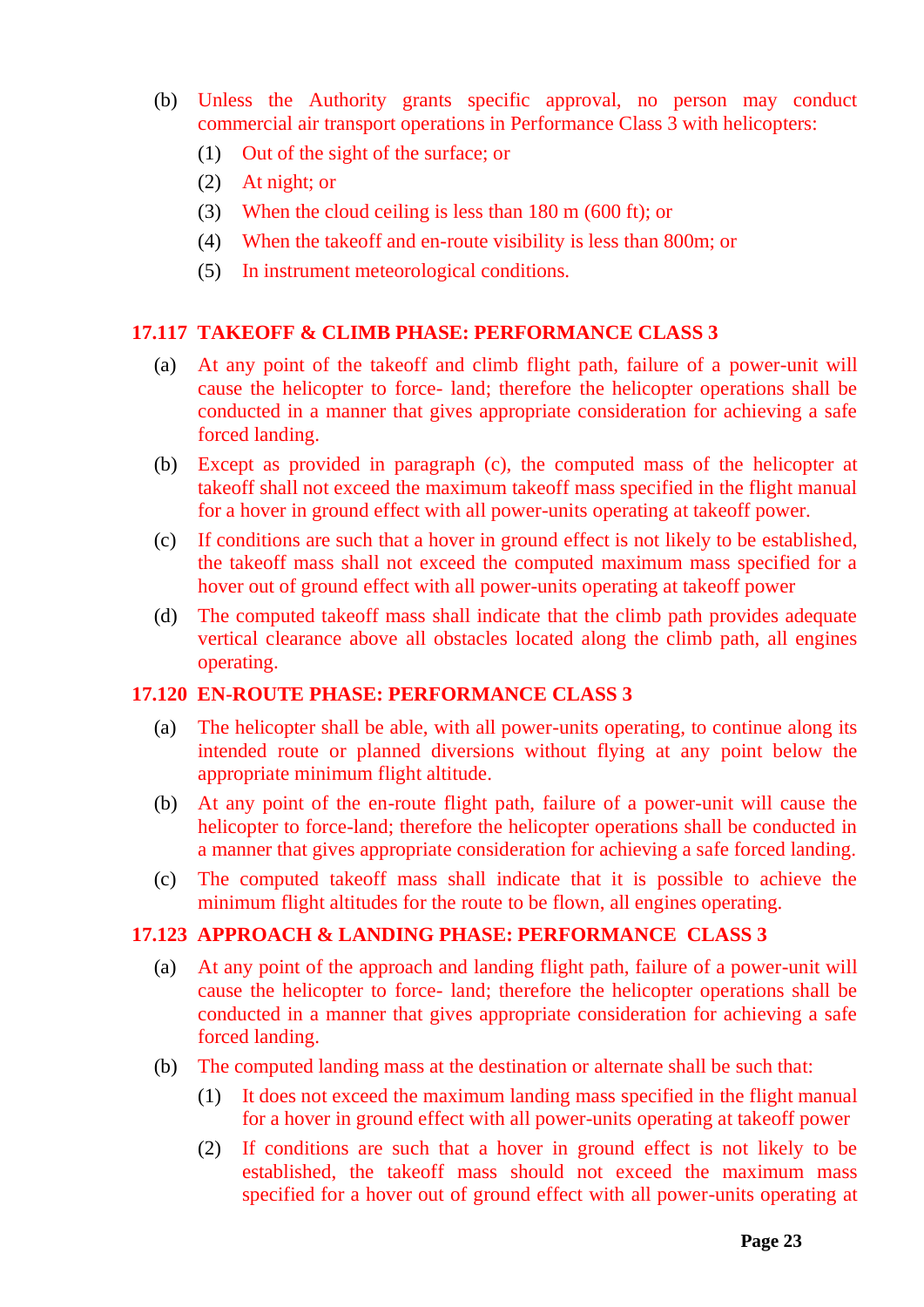takeoff power.

(3) It is possible to perform a balked landing, all engines operating, at any point of the flight path and clear all obstacles by an adequate vertical interval.

**SUBPART G:** *(removed)<sup>18</sup>* **SUBPART H: (***removed)<sup>19</sup>*

18 This content is revised according to Item 16, Appendix XV to Circular 03/2016/TT-BGTVT dated 31 March 2016. 19 This content is revised according to Item 16 Appendix XV to Circular 03/2016/TT-BGTVT dated 31 March 2016.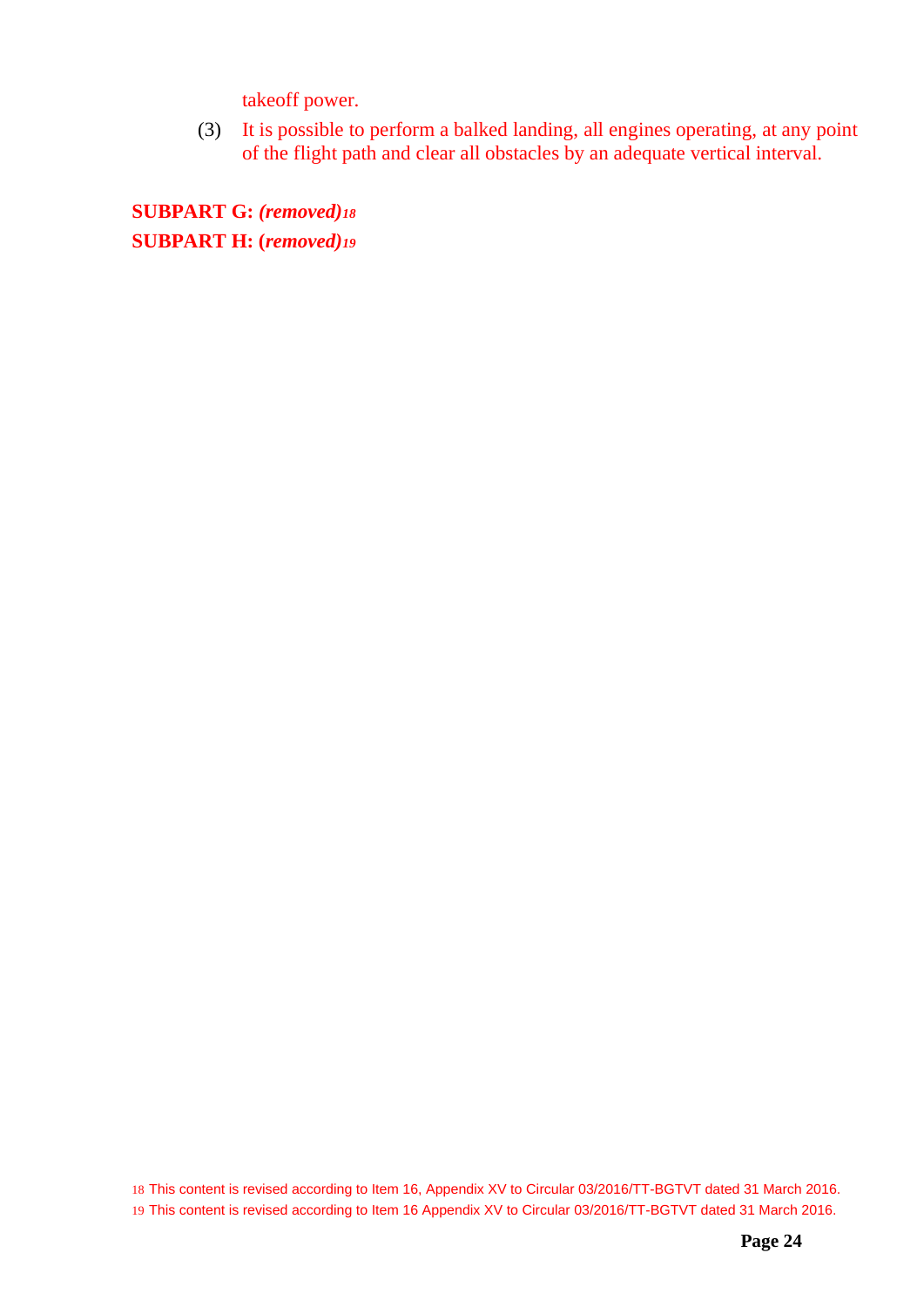#### <span id="page-24-0"></span>**APPENDICES**

# <span id="page-24-1"></span>**APPENDIX 1 SECTION 17.035: DETERMINATION OF ACTUAL PASSENGER WEIGHTS THROUGH DECLARATION**

- (a) For aircraft with total seat passengers under 10, when the weight of passengers through declaration, it is necessary to add weight of clothing and baggage. Weight is a constant and must be defined by operators after studying the specific route. This weight must not be less than:
	- (1) Clothing: 4 kg; and
	- (2) Hand luggage: 6kg.
- (b) Ground staffs to welcome passengers aboard the helicopter need to assess the weight declared by the passengers and ad the weight of passengers' clothing to check their validity. These employees need to be trained how to evaluate the weight value. When necessary, the declared weight and the specific constants should be increased to avoid incorrect declaration.

### <span id="page-24-2"></span>**APPENDIX 2 SECTION 17.035: TABLE OF STANDARD WEIGHT VALUE TO DETERMINE THE WEIGHTS OF PASSENGERS.**

- (a) Value of passenger weights aircraft with 20 seats or more:
	- (1) When the total number of passenger seats  $\geq$  20, apply column of standard weights for men and women in Table 1 below. In the case of passenger seats  $\geq$  30, apply column "all adult" in Table 1 below.
	- (2) Weight value of charter flight shall be applied if less than 5% the number of passenger seats are used for some particular passengers.

| Number of passenger seats  | 20 or more      |                 | 30 or more (all<br>adult) |
|----------------------------|-----------------|-----------------|---------------------------|
|                            | Men             | Women           |                           |
| All flights except charter | 88 kg           | $70 \text{ kg}$ | $75 \text{ kg}$           |
| Charter                    | $83 \text{ kg}$ | $69$ kg         | 76 kg                     |
| Children                   | $35 \text{ kg}$ | $35 \text{ kg}$ | $35 \text{ kg}$           |

Table 1

- (b) Value of passenger weight aircraft with 19 seats or less:
	- (1) When the total number of passenger seats  $\leq$  19, apply standard weights for in Table 2;
	- (2) The flight without hand baggage or luggage alone can reduce 6kg for each men and women. Personal items such as coats, umbrellas, small handbag or makeup bag, books and magazines or small camera are not considered as hand luggage for the purpose of this paragraph.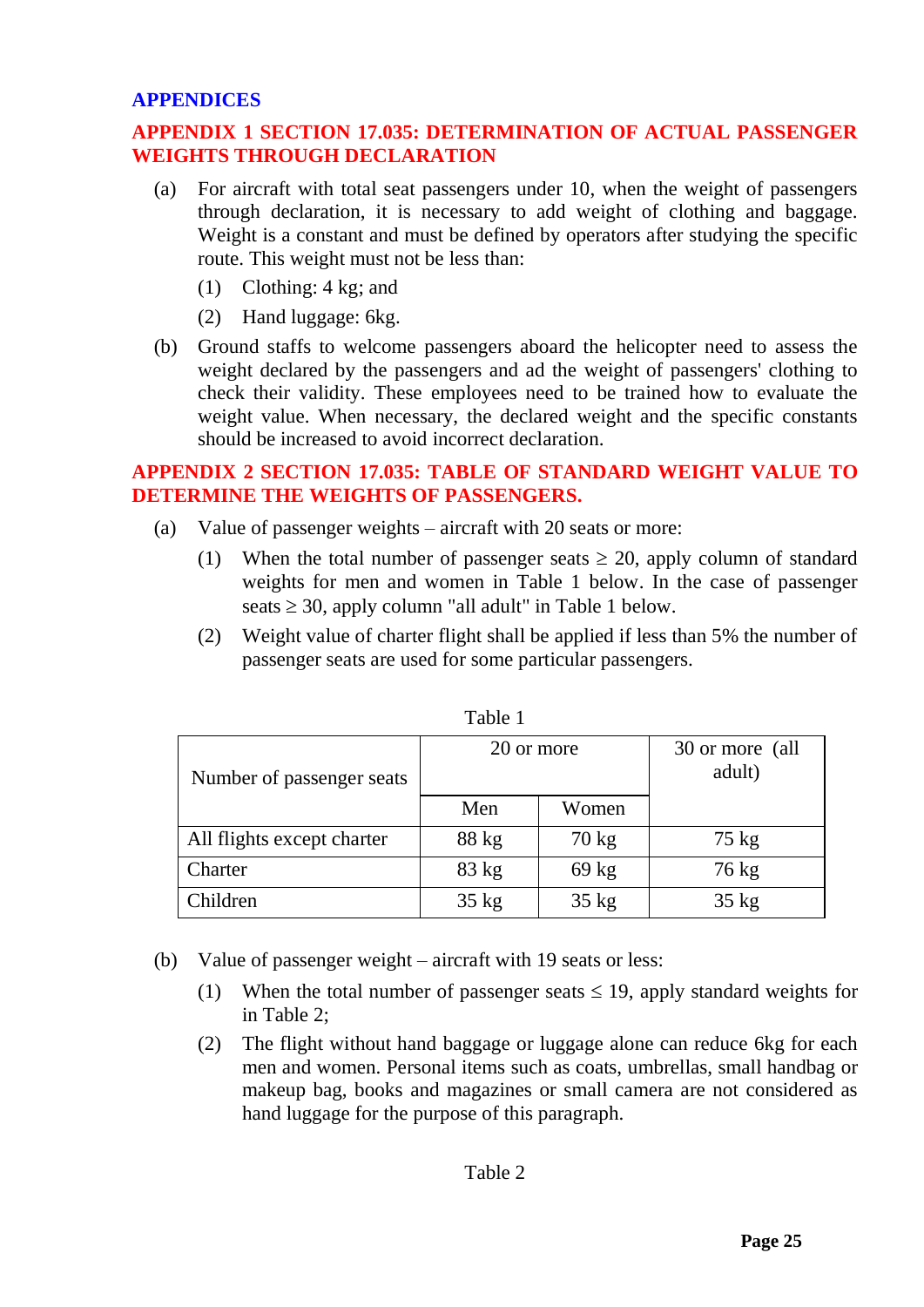| Number of passenger seats | 1-5              | 6-9             | $10 - 19$       |
|---------------------------|------------------|-----------------|-----------------|
| Men                       | $104 \text{ kg}$ | $96 \text{ kg}$ | $92 \text{ kg}$ |
| Women                     | $86 \text{ kg}$  | 78 kg           | 74 kg           |
| Children                  | $35 \text{ kg}$  | $35 \text{ kg}$ | $35 \text{ kg}$ |

# <span id="page-25-0"></span>**APPENDIX 3 SECTION 17.035: TABLE OF STANDARD BAGGAGE WEIGHT VALUE.**

(a) The number of seats on the aircraft  $\geq 20$ , apply the standard weight in Table 3 for each type of baggage. The number of seats  $\leq$  19, determine the actual weight of the baggage by weighing.

| Table 3       |                          |  |
|---------------|--------------------------|--|
| Flight        | Standard baggage weights |  |
| International | $11 \text{ kg}$          |  |
| Domestic      | $15 \text{ kg}$          |  |

# <span id="page-25-1"></span>**APPENDIX 4 ARTICLE 17.035 METHOD OF ESTABLISHING A MODIFIED WEIGHT VALUE OF PASSENGERS AND BAGGAGE.**

- (a) Passengers:
	- (1) Sample weighing: Average weight of passengers and their baggage must be determined by weighing several times. The selection of these attempts must be random and representative of group of passengers and having regard to the type of operation, the frequency of flights on various routes, departure flight, arrival flight, ability of seasonal performance and aircraft seats.
	- (2) The standard sample weighing: the number of passengers needed to be weighed must be the largest number of:
		- (i) The number of passengers are calculated from a trial weighing by conventional statistical methods and based on a tolerance (accuracy) 1% of adults and 2% for average weight male and female which is completed in sample weighing to determine the minimum number of passengers required and average weight;
		- (ii) The number of required sample weighing is 2000 passengers to aircraft of 40 seats or more;
		- (iii) The total sample weighing is 50 passengers multiplied by the number of seats on the aircraft to aircraft of 40 seats or less.
	- (3) Passenger's weight: passenger's weight must include personal effects they bring on board. When random sampling passenger's weight, the baby must be weighed along with accompanying adults;
	- (4) Location of weighing: location chosen is as near the aircraft as possible, where the change of weight by adding or removing personal effects does not happen before boarding;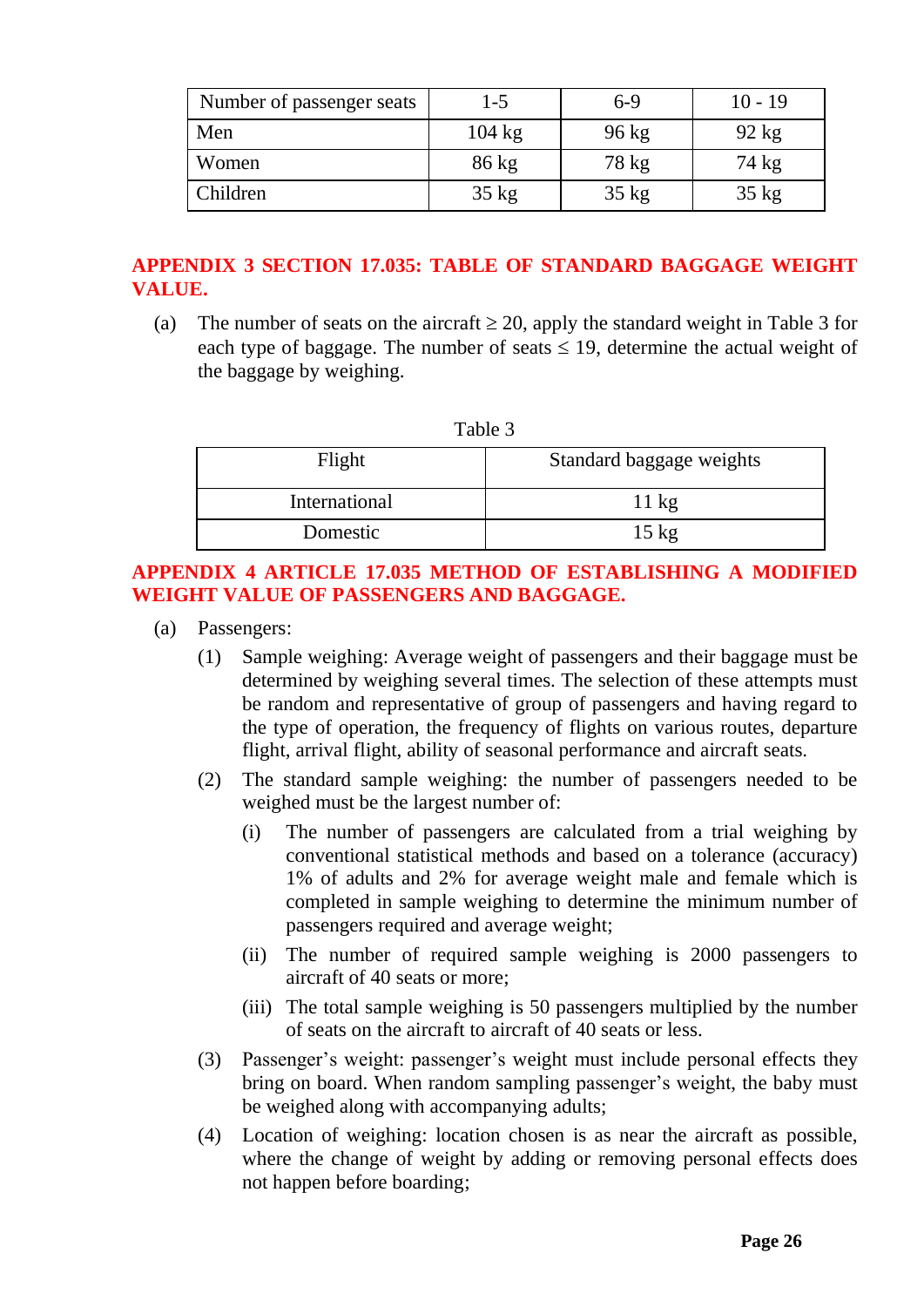- (5) Weighing machine: the machine must be able to weigh at least 150 kg. Weight must be made at least every 500 g. The machine must be accurate to within 0.5% or 200 g, choose the larger value;
- (6) Storage of weight value: passenger's weight, depending on the classification of passengers (men, women, and children) of each flight and number of flight, must be stored.
- (b) Checked baggage: Statistical method is used to determine the correct luggage weight value based on the average weight of the luggage from the minimum sample weighing of passengers. To baggage, tolerance (accuracy) is 1%. Minimum sample weighing of baggage are 2000 units of baggage.
- (c) Determination of value of modified standard weights of passenger and baggage.
	- (1) When determining weight by weighing, to ensure the use of the value of the modified standard weight of passengers and baggage does not adversely affect to safe operation, the statistical method must be used. Statistical methods will be the basis for determining the value of the average weight of passengers and luggage as well as other data;
	- (2) With aircraft  $\geq$  20 seats, the value of modified standard weights apply to men and women;
	- (3) For smaller aircraft, adjustment must be added to the average weight value to get the standard weight value as follows:

| Number of passenger's seat | Additional weight |
|----------------------------|-------------------|
| $1 - 5$                    | $16 \text{ kg}$   |
| $6 - 9$                    | $8$ kg            |
| $10 - 19$                  | 4 kg              |

Besides, the modified standard adult weight values (average) can be applied for the aircraft of 30 seats or more. The modified standard baggage weight values (average) can be applied for the aircraft of 20 seats or more;

- (4) The operator chooses a detailed survey plan to submit to CAAV for approval and then give a tolerance value of modified standard weight values using the method described in this appendix. This tolerance value must be reassessed in a period not exceeding five years;
- (5) The value of standard adult weights must be based on the ratio of male / female as 80/20 for all flights except charter flights this ratio is 50/50. If Operators want to use other ratio of male / female for private flights or special flights, the Operators must obtain the approval of CAAV, provided that the ratio of male / female must be at least 84% in the survey of 100 flights or more;
- (6) The value of the average weight is rounded to number of kg closely. Checked baggage weight values are rounded to 0.5 kg when necessary.

# <span id="page-26-0"></span>**APPENDIX 5 ARTICLE 17.035 MODIFICATIONS OF STANDARD WEIGHTS.**

(a) When the standard weight value is used, paragraph (e) and (f) of Section 17.035,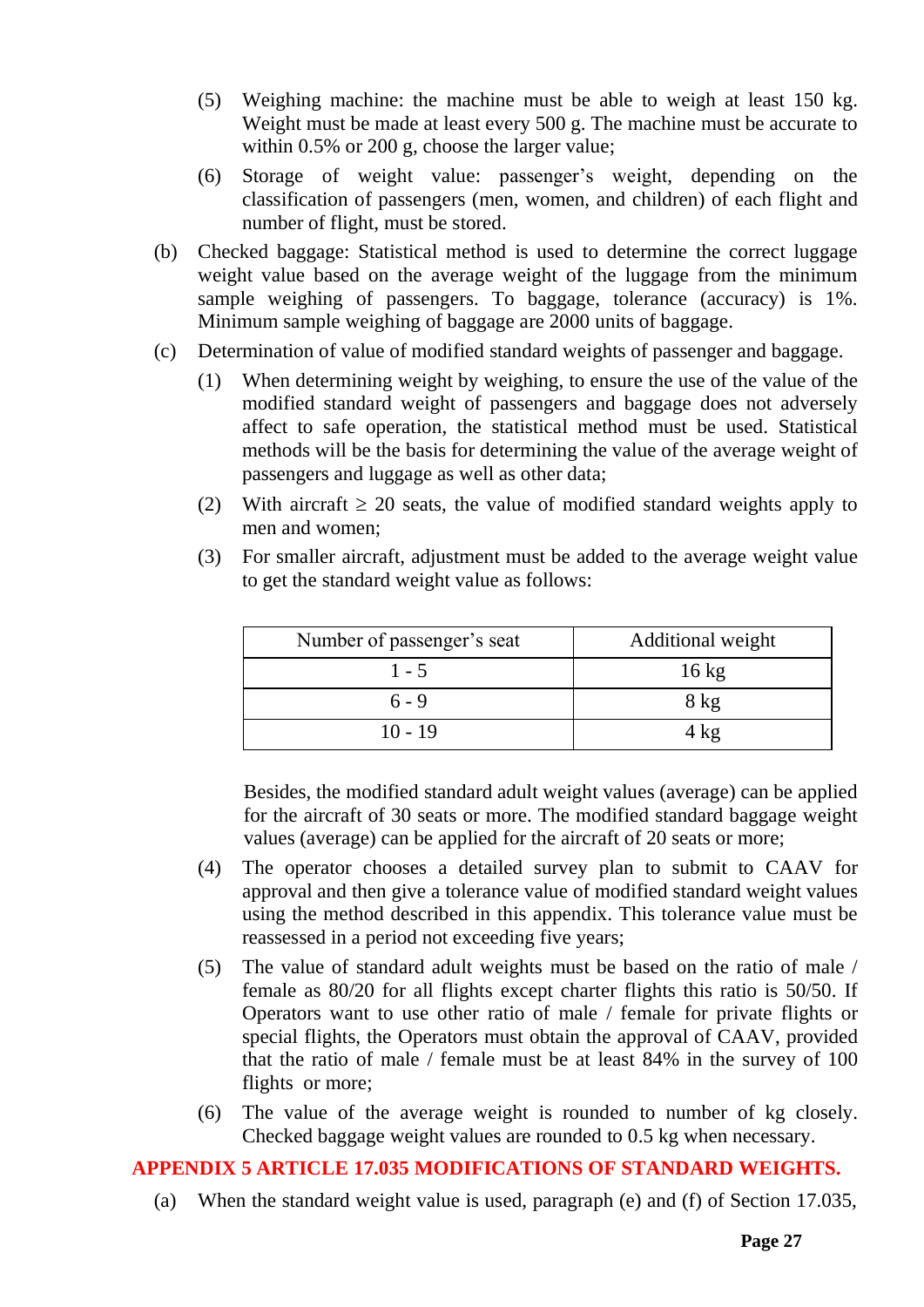the operator must to agree and adjust the weight of passengers and checked baggage in the case of significant amount of passengers or the number of handbag is expected to exceed the standard weight. This requirement means that the Operational Manual (OM) have guidelines to ensure:

- (1) Airport staff, operation staff, flight attendants and loading staff record or take appropriate action when large number of passengers and their hand baggage exceeds the allowed limit standard passenger weight and groups of passengers carrying heavy luggage (such as soldiers or sports teams); and
- (2) On the small plane, when the risk of overloading or incorrect centre of gravity, the PIC must pay special attention to the load and calibrate properly the distribution of them.

#### <span id="page-27-0"></span>**<sup>20</sup>APPENDIX 1 TO 17.093: SURFACE LEVEL TAKEDFF: PERFORMANCE CLASS 1**

*This graphic provides a visual diagram of the requirements of Section 17.093:*

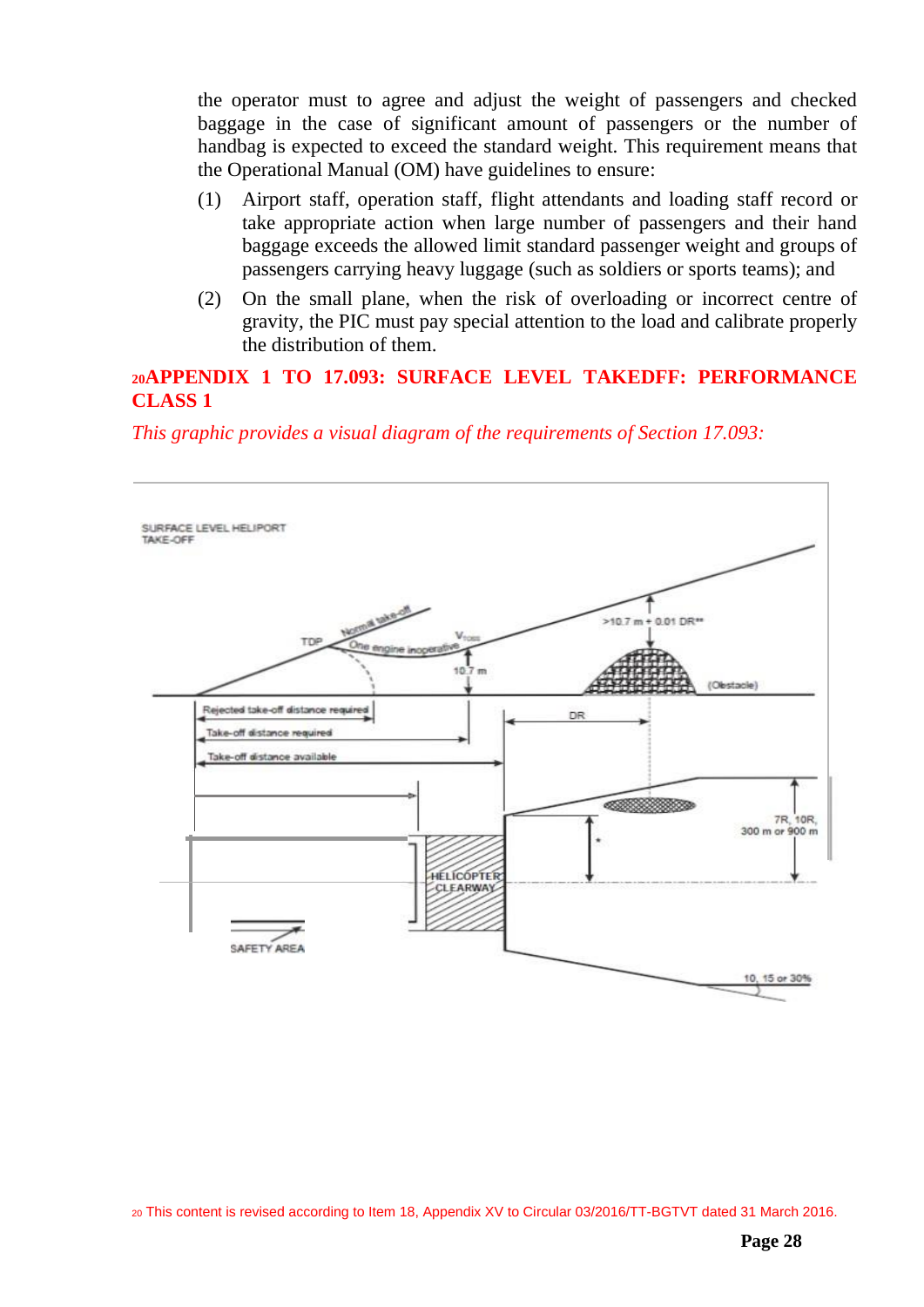# <span id="page-28-0"></span>**<sup>21</sup>APPENDIX 2 TO 17.093: ALTERNATIVE SURFACE TAKEDFF: PERFORMANCE CLASS 1**

*This graphic provides a visual diagram of the requirements of Section 17.093:*



21 This content is revised according to Item 18, Appendix XV to Circular 03/2016/TT-BGTVT dated 31 March 2016.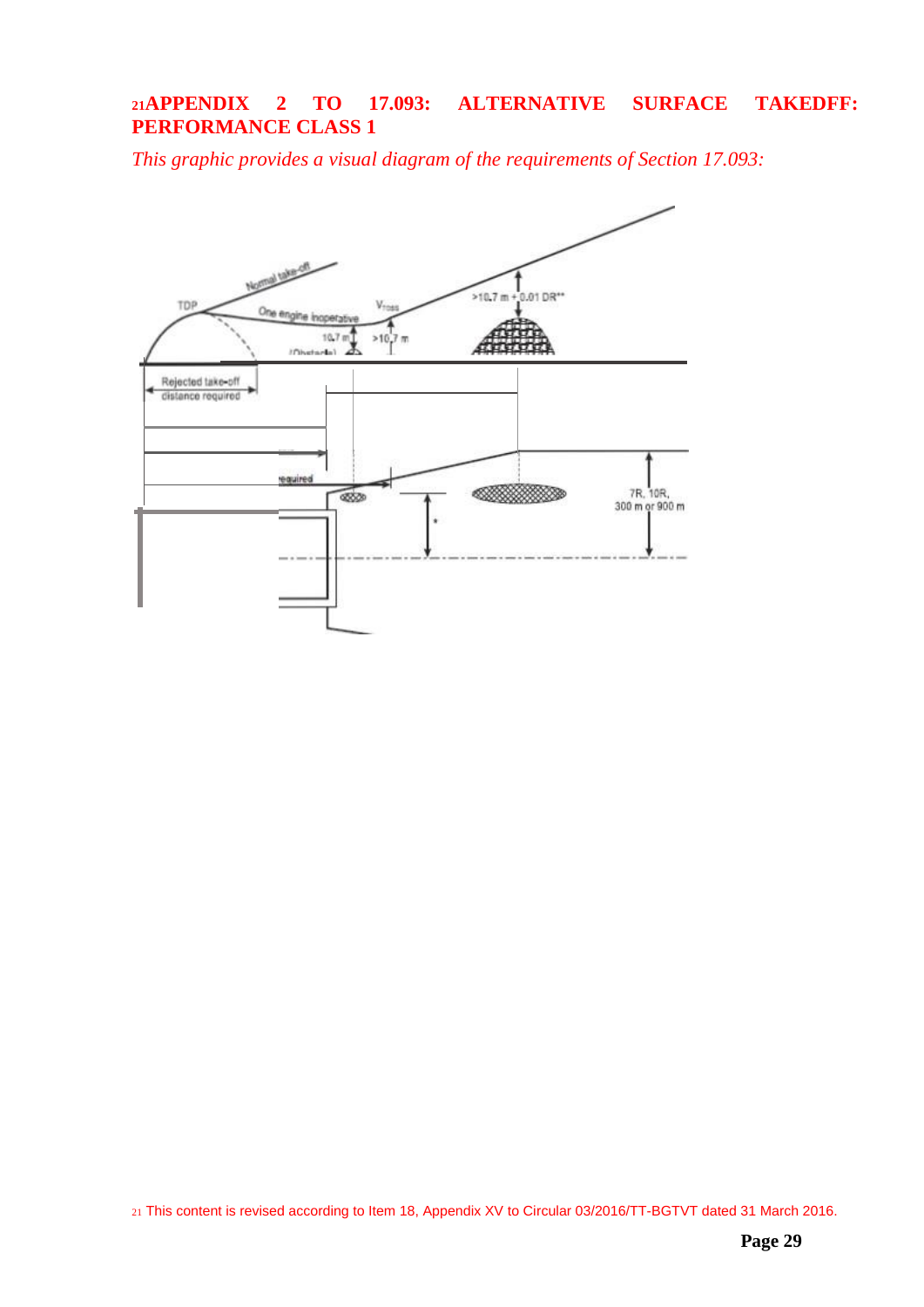### <span id="page-29-0"></span>**<sup>22</sup>APPENDIX 3 TO 17.093: ELEVATED TAKEDFF: PERFORMANCE CLASS 1**

*This graphic provides a visual diagram of the requirements of Section 17.093:*

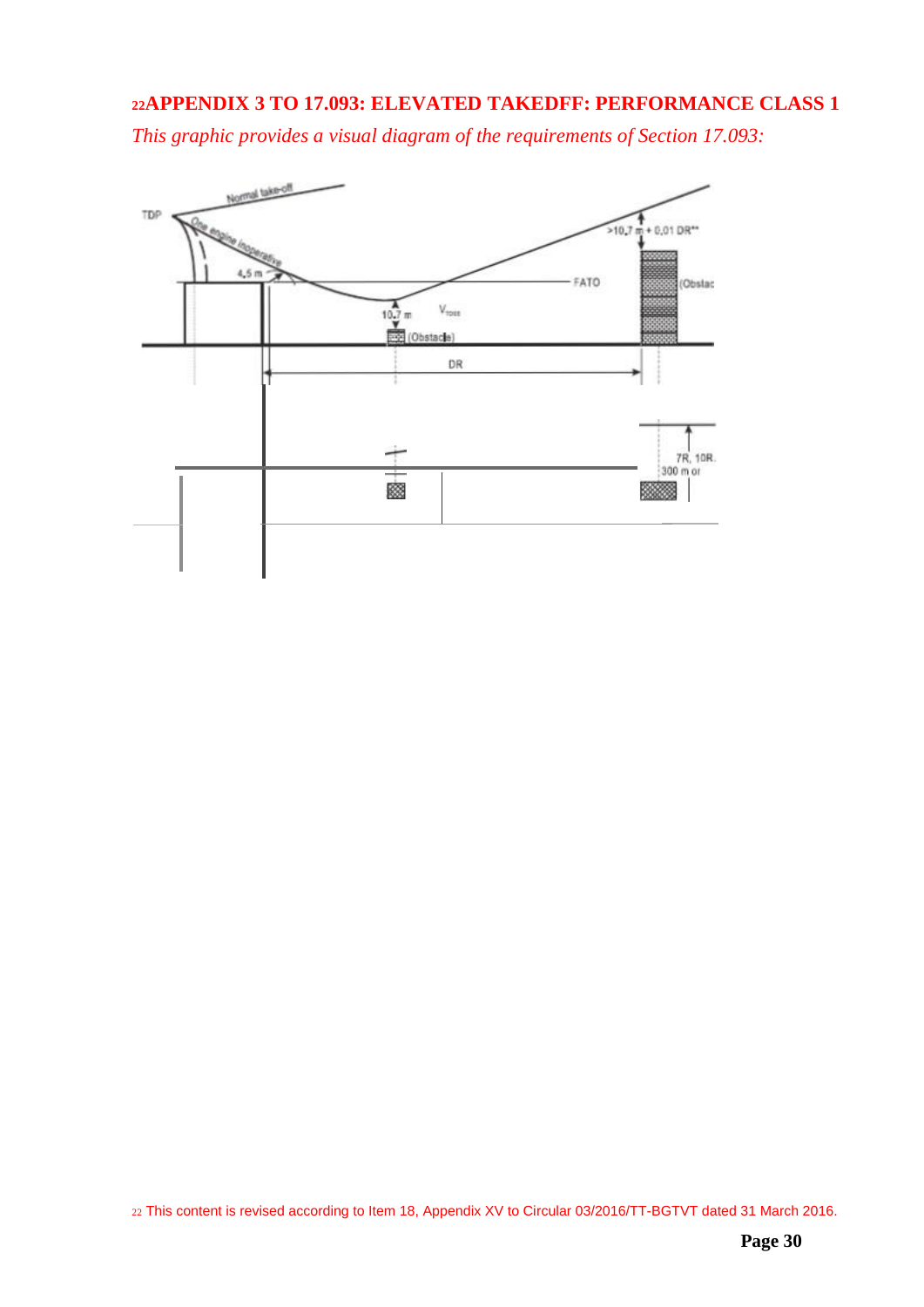# <span id="page-30-0"></span>**<sup>23</sup>APPENDIX 1 TO 17.103: SURFACE LEVEL LANDING: PERFORMANCE CLASS 1**

*This graphic provides a visual diagram of the requirements of Section 17.103:*

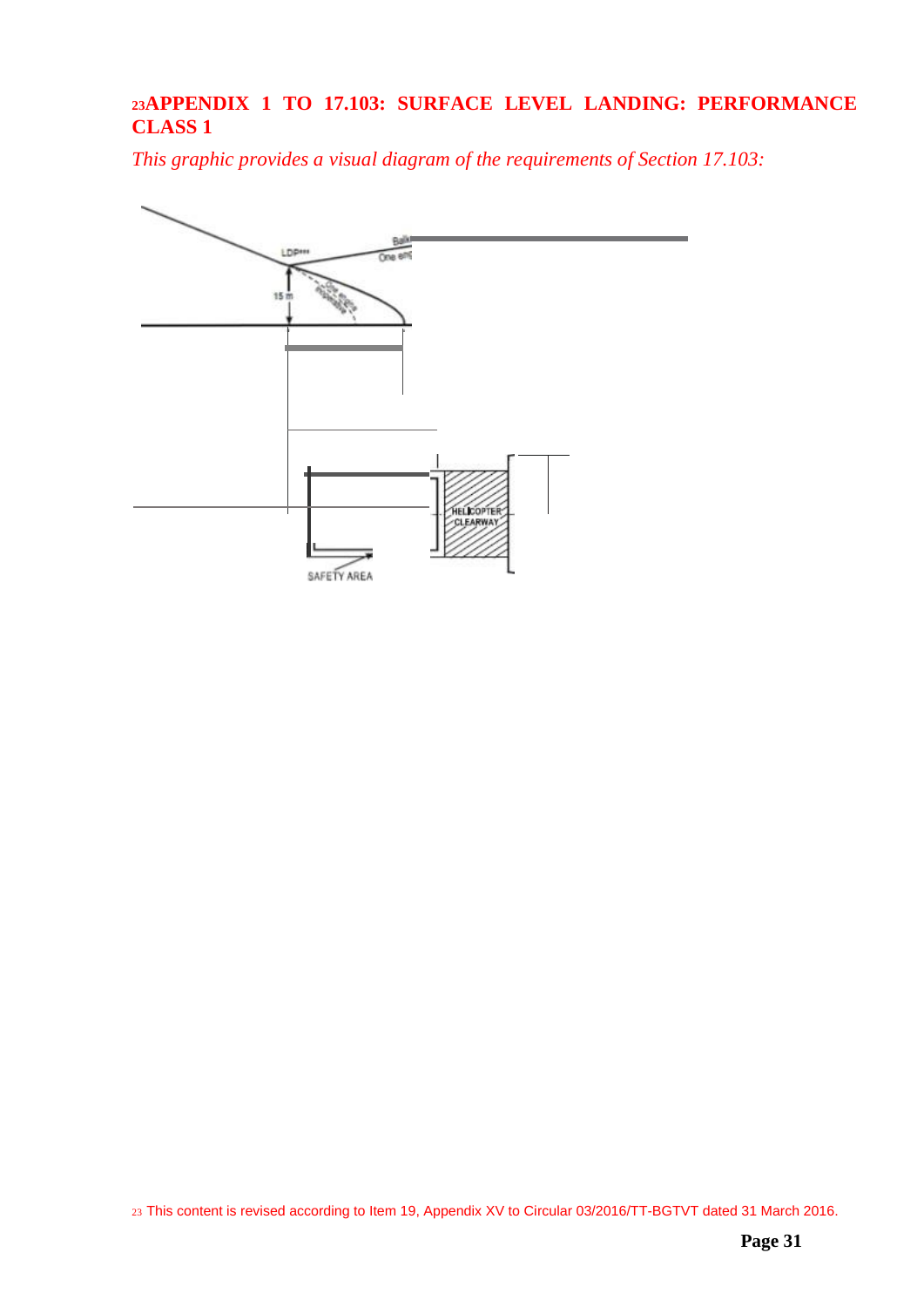# <span id="page-31-0"></span>**<sup>24</sup>APPENDIX 2 TO 17.103: ELEVATED LANDING: PERFORMANCE CLASS 1**

*This graphic provides a visual diagram of the requirements of Section 17.103:*



24 This content is revised according to Item 19, Appendix XV to Circular 03/2016/TT-BGTVT dated 31 March 2016.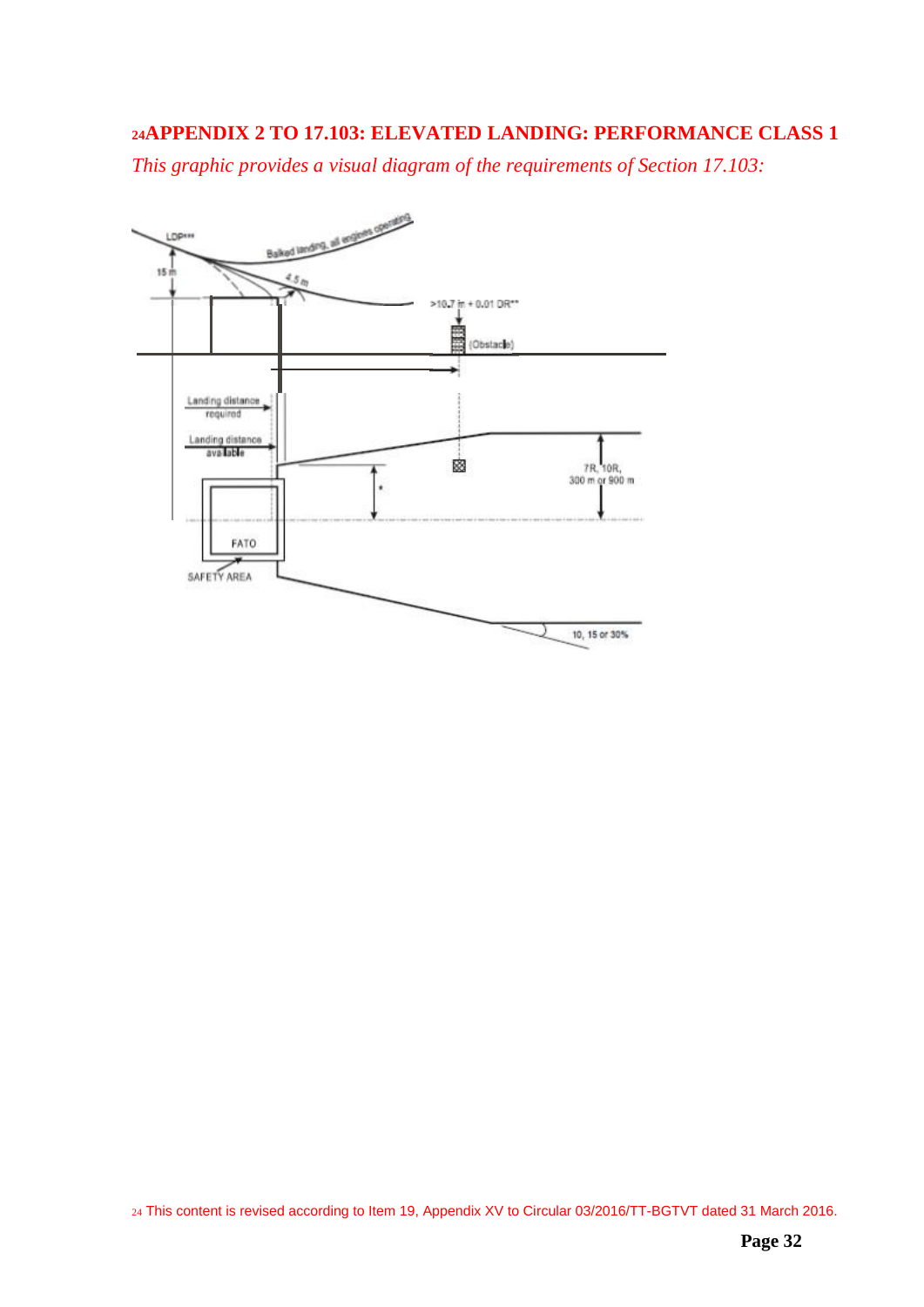# <span id="page-32-0"></span>**<sup>25</sup>APPENDIX 1 TO 17.105: SURFACE LEVEL TAKEOFF: PERFORMANCE CLASS 2**

*This graphic provides a visual diagram of the requirements of Section 17.105:*



25 This content is revised according to Item 20, Appendix XV to Circular 03/2016/TT-BGTVT dated 31 March 2016.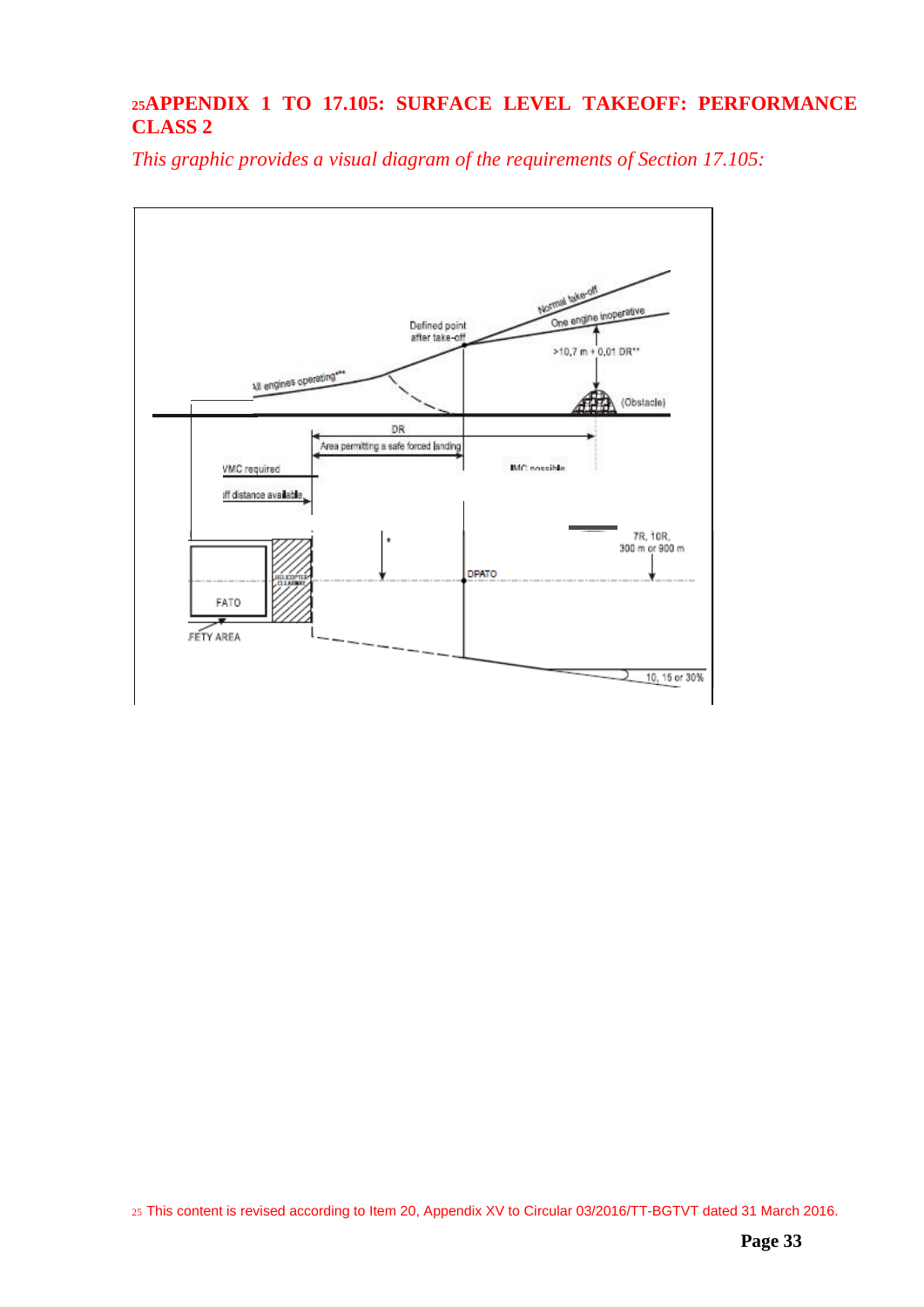### <span id="page-33-0"></span>**<sup>26</sup>APPENDIX 2 TO 17.105: ELEVATED TAKEOFF: PERFORMANCE CLASS 2**

*This graphic provides a visual diagram of the requirements of Section 17.105:*

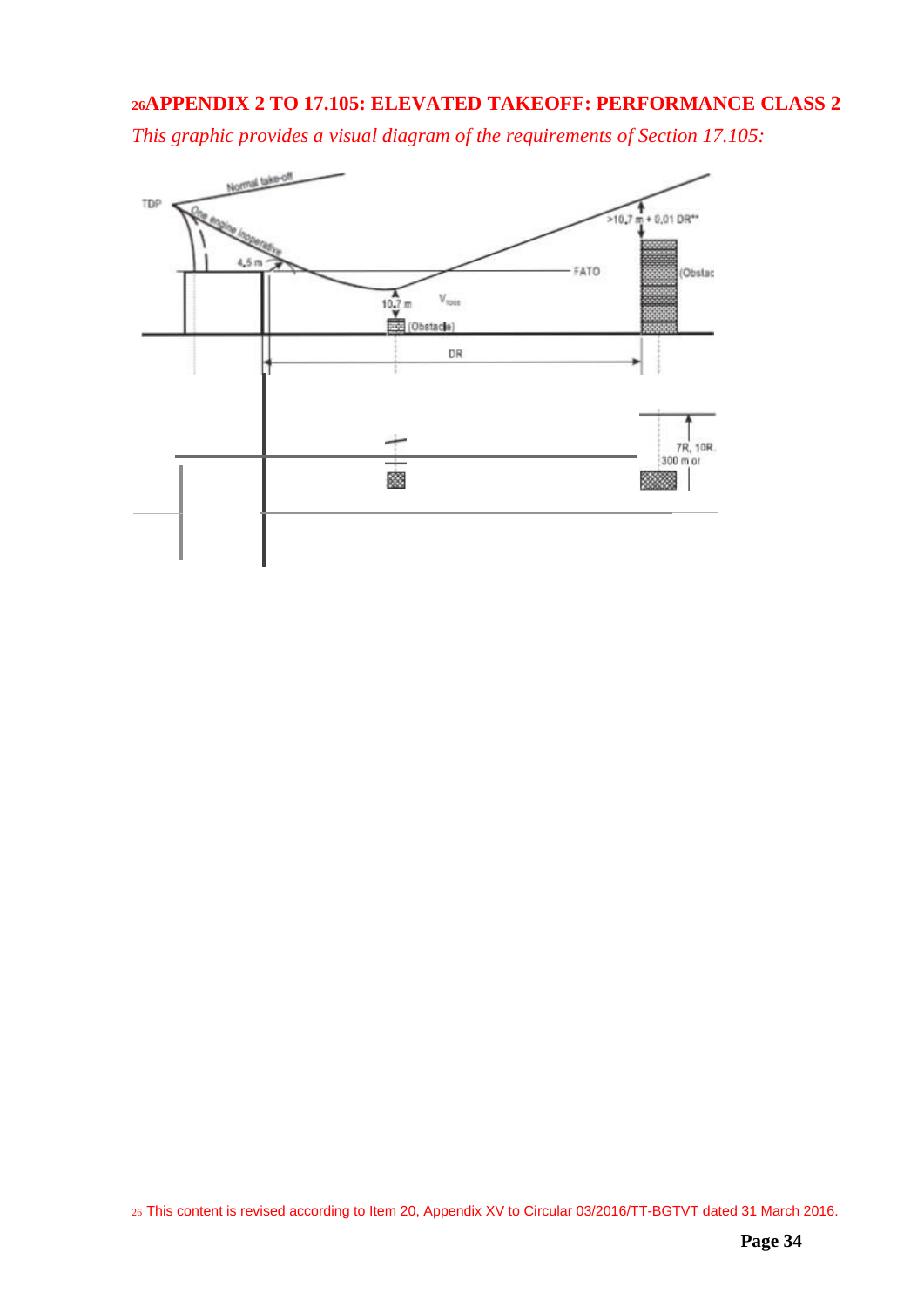# <span id="page-34-0"></span>**<sup>27</sup>APPENDIX 1 TO 17.113: SURFACE LEVEL LANDING: PERFORMANCE CLASS 2**

*This graphic provides a visual diagram of the requirements of Section 17.113:*



27 This content is revised according to Item 21, Appendix XV to Circular 03/2016/TT-BGTVT dated 31 March 2016.